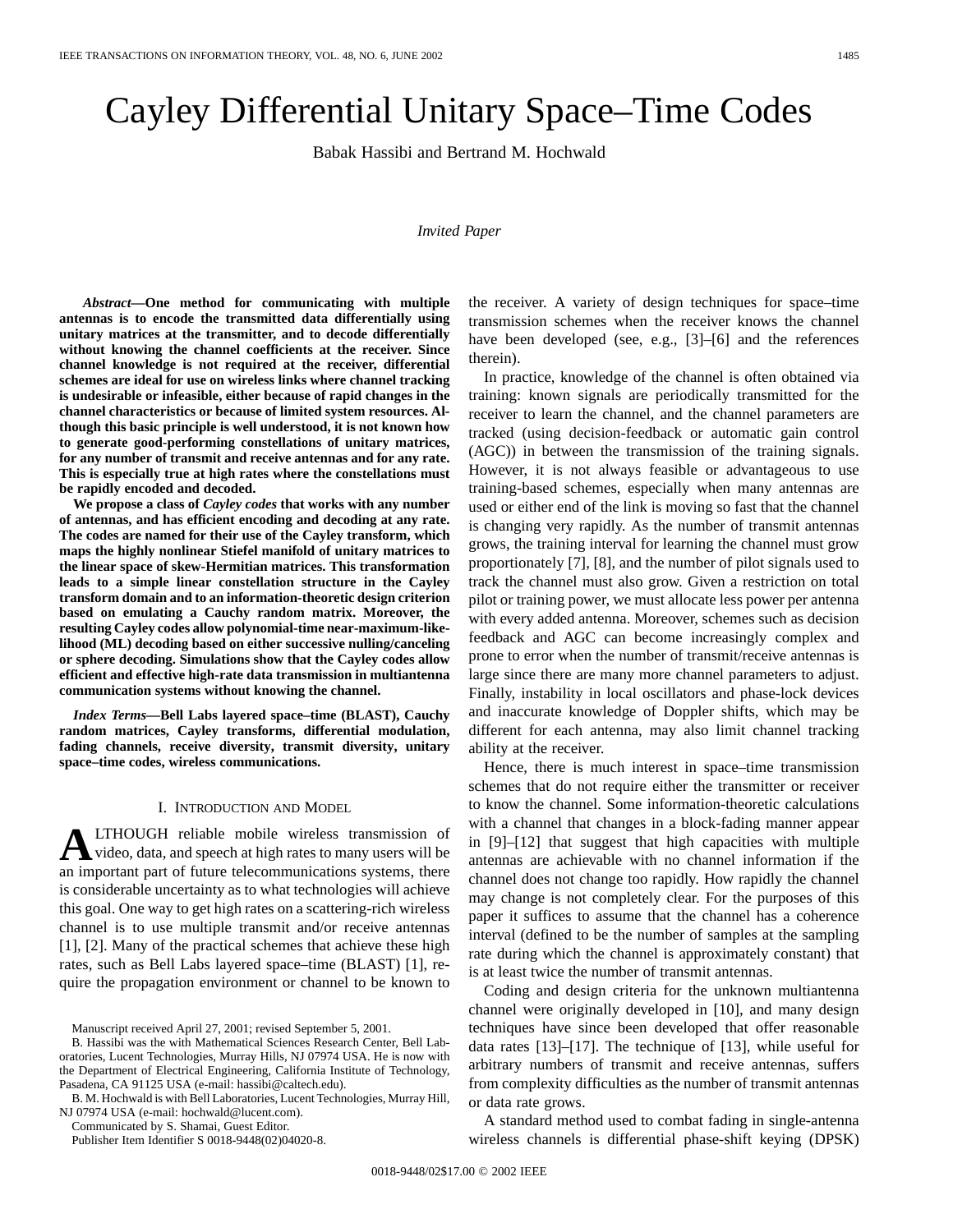[18]. In DPSK, the transmitted signals are unit-modulus (typically chosen from an  $m$ -PSK constellation), information is encoded differentially on the phase of the transmitted signal, and as long as the phase of the channel remains approximately constant over two consecutive channel uses, the receiver can decode the data without having to know the channel coefficient. Differential techniques for multiantenna communications have been proposed in [14]–[16], where, as long as the channel is approximately constant in consecutive uses, the receiver can decode the data without having to know the channel. The general differential techniques proposed in [14] and [15] are shown to have good performance when the constellation of matrices used for transmission forms a group under matrix multiplication [19], which also leads to simple decoding rules [20]. However, the number of groups available is rather limited, and the groups do not lend themselves to very high rates (such as tens of bits per second per hertz (bits/s/Hz)) with many antennas. The technique of [16] is based on orthogonal designs, and therefore has simple encoding/decoding and works well when there are two transmit and one receive antenna, but suffers otherwise from performance penalties [6] at very high rates.

We seek a signaling scheme that fits within the framework of [14] but can handle any combination of transmit and receive antennas and any rate. The general design problem for differential transmission, for rate  $R$  (in bits per channel use) with  $M$ transmit antennas, is to find a constellation of unitary matrices  $V = \{V_0, \ldots, V_{L-1}\}\$ , with  $L = 2^{RM}$ , such that  $|\text{det}(V_{\ell} - V_{\ell'})|$ is as large as possible for all  $\ell' \neq \ell$ . In its full generality, this is an intractable problem since the objective criterion and search spaces are both highly nonconvex and the size of the problem is exponentially large in the rate and number of antennas. In [14] and [15] it is shown that there are various simplifications and practical advantages if the set  $V$  forms a group: 1) matrices never have to be explicitly multiplied before transmission; 2) the transmitted matrix is always a member of the constellation. Groups that satisfy the design criterion, i.e., that have nonzero  $|\text{det}(V_{\ell} - V_{\ell'})|$  for all  $\ell' \neq \ell$ , are referred to as fixed-point-free (fpf) groups.

In [19], all finite fpf groups are classified (see also [21] for  $L$ an integer power of two) and many of these are shown to have excellent performance. Nevertheless, the number of finite fpf groups is limited, and good performance is hard to achieve for very high rates and for large numbers of transmit antennas. The infinite fpf Lie groups are classified in [22], where it is shown that there are only two possibilities:  $U(1)$  and  $SU(2)$ —the unitmodulus scalars of single-antenna differential modulation, and the two-transmit-antenna orthogonal designs of Alamouti [4]. Therefore, Shokrollahi *et al.* [19] also consider the design of matrices for differential transmission that *do not* form a group; however, the nongroup techniques in [19] do not necessarily lend themselves to simple decoding, and constellation design at very high rates is difficult.

The two mentioned advantages of groups over nongroups are not essential for successful differential transmission and reception. In fact, these advantages are outweighed by our desire for a technique that works for any number of antennas and at any rate; we are, therefore, forced to consider nongroups. At high rates, where the size of the constellation is very large, the performance of the constellation is determined only in part by the "minimum distance" [14]

$$
\zeta = \frac{1}{2} \min_{\ell \neq \ell'} |\det(V_{\ell} - V_{\ell'})|^{\frac{1}{M}}. \tag{1}
$$

Perhaps more important is the general statistical structure of the constellation. At high rates, the structure should statistically emulate the capacity-achieving input distribution.

Part of the difficulty of designing large constellations of unitary matrices is the lack of simple parameterizations of these matrices. To keep the transmitter and receiver complexity low in multiple-antenna systems, linear processing is often preferred [23], whereas unitary matrices are often highly nonlinear in their parameters. Part of the success of vertical-BLAST (V-BLAST) for the known channel [24], [25] is its ability to encode and decode rates of tens of bits/s/Hz by breaking the original data stream into substreams that are transmitted on the individual antennas. The receiver decodes the substreams using a sequence of nulling and canceling steps. However, the V-BLAST approach does not guarantee unitary matrices and is unsuitable for the differential method.

The Cayley codes we propose also break the data stream into substreams, but instead of transmitting these substreams directly as in V-BLAST, these substreams are used to parameterize the unitary matrices that are transmitted. The codes work with any number of transmit and receive antennas and at any rate. The Cayley codes have the following characteristics.

- 1) They are very simple to encode.
- 2) They can be used for any number of transmit and receive antennas.
- 3) They can be decoded in a variety of ways including simple polynomial-time linear-algebraic techniques such as
	- a) successive nulling and canceling (V-BLAST [24], square-root V-BLAST [26]);
	- b) sphere decoding [27], [28].
- 4) They are designed with the numbers of both the transmit and receive antennas in mind.
- 5) They satisfy a probabilistic criterion: they maximize an expected distance between matrix pairs.

*A Very Brief Summary of Cayley Codes:* We briefly summarize the general structure of the Cayley codes. To generate a unitary matrix  $V$  parameterized by the transmitted data, we break the data stream into  $Q$  substreams (we specify  $Q$  later) and use these substreams to choose  $\alpha_1, \ldots, \alpha_Q$  each from a set A with  $r$  real values (we also have more to say about this set later). We call a rate  $R = (Q/M) \log_2 r$  Cayley code one for which V obeys

$$
V = (I + iA)^{-1}(I - iA)
$$
 (2)

where

$$
A=\sum_{q=1}^Q A_q \alpha_q
$$

and  $A_1, \ldots, A_Q$  are *preselected*  $M \times M$  complex Hermitian matrices. The matrix  $V$ , as given by (2), is referred to as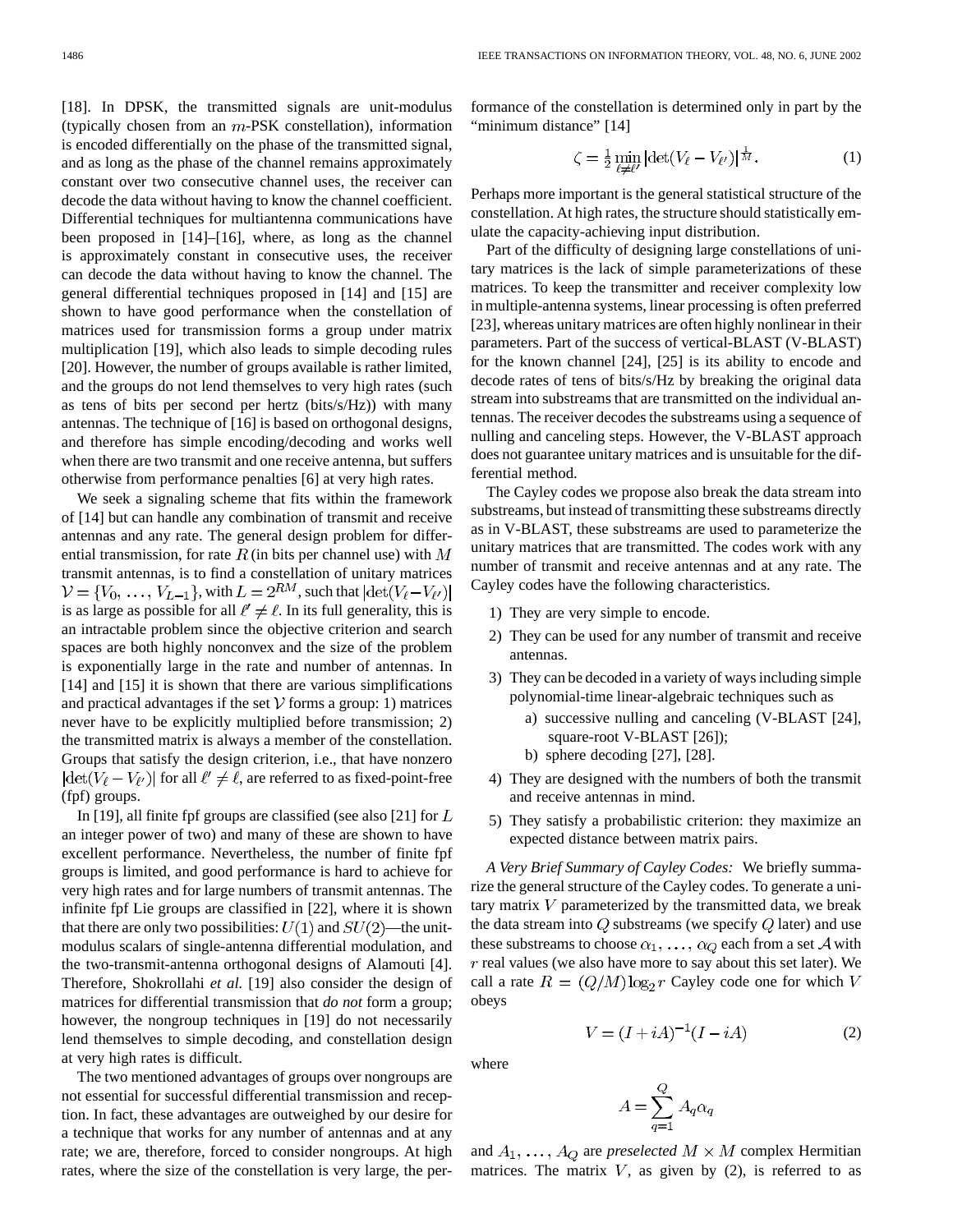the Cayley transform of  $iA$  and, as shown in Section II, is unitary by construction. The code is completely specified by  $A_1, \ldots, A_Q$ . Each individual codeword is determined by the scalars  $\alpha_1, \ldots, \alpha_Q$ .

The performance of a Cayley code depends on the choices of the number of substreams  $Q$ , the Hermitian basis matrices  $\{A_q\}$ , and the set A from which each  $\alpha_q$  is chosen. Roughly speaking, we choose  $Q$  so as to maximize the number of independent degrees of freedom observed at the output of the channel. To choose the  $\{A_q\}$  we optimize a coding criterion specified in Section II-E, (see (37)) that resembles the  $|\text{det}(V_{\ell} V_{\ell'}$ ) criterion given in [14], [15], but is more suitable for the high rates we consider and is amenable to analysis. The optimization is done only once, during code design, and simulations show that it is amenable to gradient-based methods. Finally, for reasons that are specified later, the set  $A$  is chosen as a discrete approximation of a scalar Cauchy random variable.

The Cayley transform (2) is powerful because it generates the unitary matrix  $V$  from the Hermitian matrix  $A$ , and  $A$  is *linear* in the data  $\alpha_1, \ldots, \alpha_Q$ . In Section II-D, we show how this leads to simple decoding. Section III has several examples of Cayley differential codes and some performance comparisons with existing schemes, and Section IV concludes the paper. Several mathematical tools and related results used in the paper are developed in the appendixes.

We now present a brief summary of the multiple-antenna model and the differential unitary space–time signaling scheme.

## *A. Differential Unitary Space–Time Modulation*

In a narrow-band, flat-fading, multiantenna communication system with  $M$  transmit and  $N$  receive antennas, the transmitted and received signals are related by

$$
x = \sqrt{\rho}sH + v \tag{3}
$$

where  $x \in C^{1 \times N}$  denotes the vector of complex received signals during any given channel use,  $s \in C^{1 \times M}$  denotes the vector of complex transmitted signals,  $H \in \mathcal{C}^{M \times N}$  denotes the channel matrix, and the additive noise  $v \in C^{1 \times N}$  is assumed to have independent  $\mathcal{CN}(0, 1)$  (zero-mean, unit-variance, complex-Gaussian) entries that are temporally white. The channel matrix H is also assumed to have independent  $CN(0, 1)$  entries, implying that

$$
E\operatorname{tr} HH^* = MN.
$$

Assuming further that  $Ess^* = 1$ , and since the random quantities H, s, and v are independent,  $\rho$  is the signal-to-noise ratio (SNR) at each receive antenna, independently of  $M$ .

The channel is used in blocks of  $M$  channel uses. We can then aggregate the transmit row vectors  $s$  over these  $M$  channel uses into an  $M \times M$  matrix  $S_{\tau}$ , where  $\tau = 0, 1, \ldots$  represents the block channel use. In this setting, the mth column of  $S_{\tau}$ denotes what is transmitted on antenna  $m$  as a function of time, and the  $m$ th row denotes what is transmitted on the  $M$  antennas at time  $m$ . If we assume that the channel is constant over the

 $M$  channel uses, the input and output row vectors are related through a common channel so that we may write

$$
X_{\tau} = \sqrt{\rho} S_{\tau} H + W_{\tau} \tag{4}
$$

where  $W_{\tau}$  and H are  $M \times N$  matrices of independent  $CN(0, 1)$ random variables and  $X_{\tau}$  is the  $M \times N$  received complex signal matrix.

In differential unitary space–time modulation [14], [15], the transmitted matrix at block  $\tau$  satisfies the following so-called fundamental transmission equation:

$$
S_{\tau} = V_{z_{\tau}} S_{\tau - 1} \tag{5}
$$

where  $z_{\tau} \in \{0, ..., L - 1\}$  is the data to be transmitted (we assume  $S_0 = I$ ). Since the channel is used M times, the corresponding transmission rate is  $R = (1/M) \log_2 L$ . If we further assume that the propagation environment is approximately constant for  $2M$  consecutive channel uses, then we may write

$$
X_{\tau} = \sqrt{\rho}S_{\tau}H + W_{\tau} = \sqrt{\rho}V_{z_{\tau}}S_{\tau-1}H + W_{\tau}
$$
  
=  $V_{z_{\tau}}(X_{\tau-1} - W_{\tau-1}) + W_{\tau}$ 

which leads us to the fundamental differential receiver equation

$$
X_{\tau} = V_{z_{\tau}} X_{\tau - 1} + \underbrace{W_{\tau} - V_{z_{\tau}} W_{\tau - 1}}_{W'_{\tau}}.
$$
 (6)

Note that the channel matrix  $H$  does not appear in the above equation. This implies that, as long as the channel is approximately constant for  $2M$  channel uses, differential transmission permits decoding without knowing the fading matrix  $H$ .

From (5), it is apparent that the matrices  $V_{\ell}$  should be unitary, otherwise, the product  $S_{\tau} = V_{z_{\tau}} V_{z_{\tau-1}} \cdots V_{z_1}$  can go to zero, infinity, or both (in different spatial and temporal directions). Moreover, when  $V_{z_{\tau}}$  is unitary, the additive noise term

$$
W'_{\tau} = W_{\tau} - V_{z_{\tau}} W_{\tau-1}
$$

is statistically independent of  $V_{z_{\tau}}$ . Since the additive noise term  $W_{\tau}$  has independent complex Gaussian entries, the maximumlikelihood (ML) decoder of  $z_{\tau}$  is

$$
\hat{z}_{\tau} = \arg \max_{\ell=0, ..., L-1} ||X_{\tau} - V_{\ell} X_{\tau-1}||. \tag{7}
$$

In [14], [15] it is shown that the pairwise block probability of error (of transmitting  $V_{\ell}$  and erroneously decoding  $V_{\ell'}$ ) has upper bound

$$
P_e \le \frac{1}{2} \prod_{m=1}^{M} \left[ 1 + \frac{\rho^2}{4(1+2\rho)} \sigma_m^2 (V_\ell - V_{\ell'}) \right]^{-N} \tag{8}
$$

where  $\sigma_m(\cdot)$  denotes the mth singular value. At high SNR, this inequality becomes

$$
P_e \lesssim \frac{1}{2} \left(\frac{8}{\rho}\right)^{MN} \cdot \frac{1}{|\det(V_\ell - V_{\ell'})|^{2N}}.\tag{9}
$$

Therefore, most design schemes [14], [15], [19], [22] have focused on finding a constellation  $V = \{V_0, \ldots, V_{L-1}\}\$  of  $L =$  $2^{MR}$  unitary  $M \times M$  matrices that maximizes  $\zeta$  defined in (1).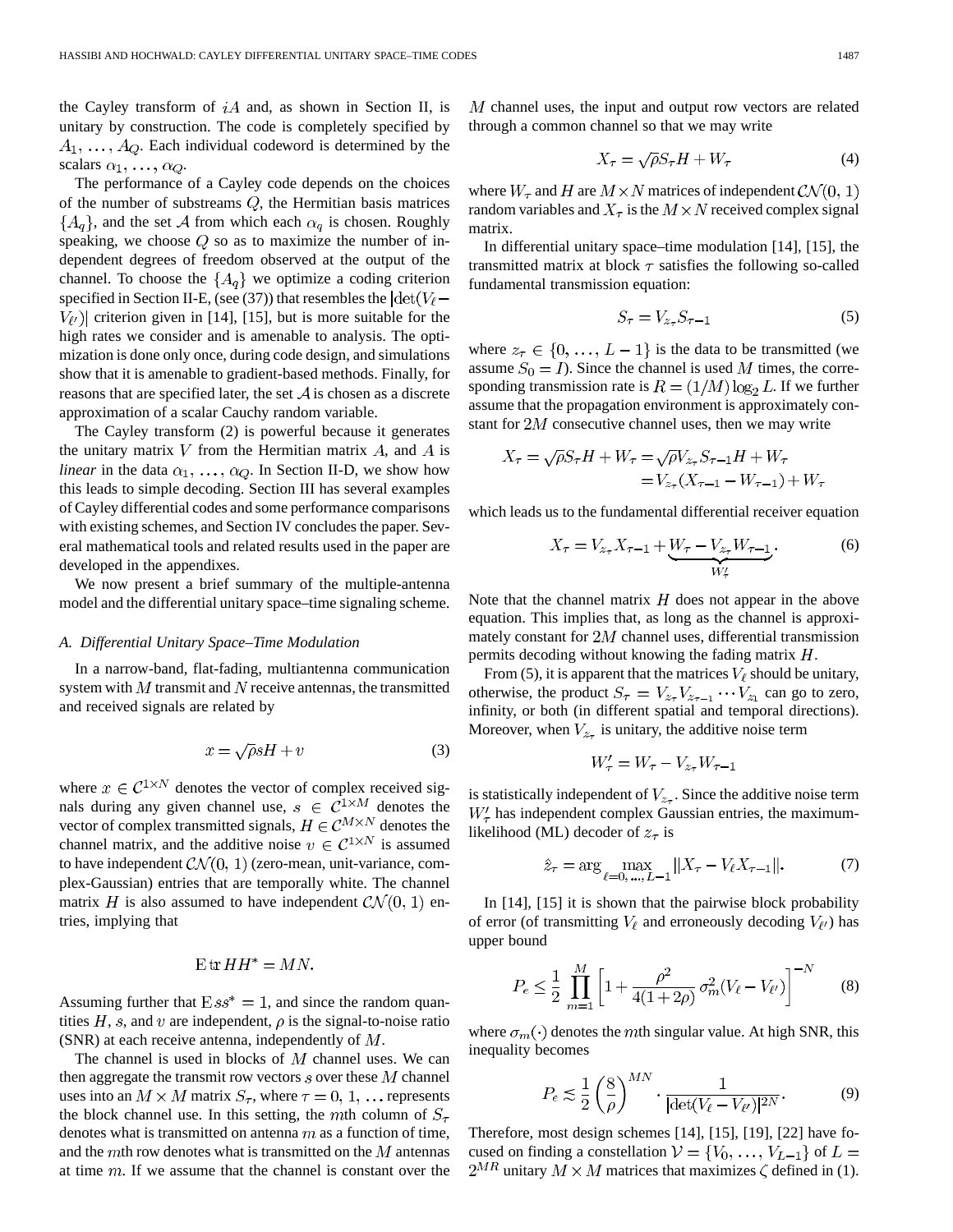In general, the number of unitary  $M \times M$  matrices in V can be quite large. For example, if rate  $R = 8$  is desired with  $M = 4$ transmit antennas (even larger rates are quite possible as shown later), then the number of matrices is

$$
L = 2^{RM} = 2^{32} \approx 4 \times 10^9
$$

and the pairwise error between any two signals can be very small. This huge number of signals calls into question the feasibility of computing  $\zeta$  and lessens its usefulness as a performance criterion. We therefore consider a different, though related, criterion.

The large number of signals also rules out the possibility of decoding via an exhaustive search. For high rates, it is possible to construct a random constellation with some structure [30]. But, again, we have no efficient decoding method.

To design constellations that are huge, effective, and yet still simple, so that they can be decoded in real time, we briefly examine some parameterizations of unitary matrices and then show how the Cayley transform can be used.

## II. CAYLEY DIFFERENTIAL CODES

We first review some properties of the space of all unitary matrices.

## *A. The Stiefel Manifold*

The space of  $M \times M$  complex unitary matrices is referred to as the *Stiefel* manifold. This manifold is highly nonlinear and nonconvex, and can be parameterized by  $M^2$  real free parameters. To see why, note that an arbitrary complex  $M \times M$  matrix has  $2M^2$  real parameters. Unitarity introduces  $M^2$  real-valued constraints:  $M$  constraints to force each column to have unit norm, and  $2\frac{M(M-1)}{2} = M^2 - M$  constraints to ensure that the (real and imaginary parts of the) pairwise inner products of any two columns are zero. We now examine some possible parameterizations of the Stiefel manifold.

*Parameterization With Givens Rotations:* A unitary matrix V is often given as the product  $V = O_1DO_2$ , where  $O_1$  and  $O_2$  are real orthogonal matrices and D is a diagonal unitary matrix (see, e.g., [31]). A diagonal unitary matrix has diagonal entries with unit modulus: therefore, it is described by  $M$  real entries, one for the phase of each diagonal entry. An arbitrary real orthogonal matrix, on the other hand, can be expressed as the product of  $\frac{M(M-1)}{2}$  Givens (or planar) rotations, one for each of the  $\frac{M(M-1)}{2}$  two-dimensional hyperplanes. This implies that we may write

$$
V = G_1 G_2 \cdots G_{M(M-1)/2} D G_{M(M-1)/2+1} \cdots G_{M(M-1)}
$$

where each  $G_m$  is a Givens matrix. Since each Givens rotation is determined by a single real parameter (the angle of rotation), the total number of free variables is  $M^2$ , which matches the degrees of freedom in the Stiefel manifold.

It is conceivable that one can use this parameterization to encode data onto the angles of rotation and onto the diagonal phases of  $D$ . However, we do not pursue this approach because the parameterization is not one-to-one (one can reorder the Givens rotations, for example), it is highly nonlinear and, most importantly, because we do not know how to decode them in any systematic way.

*Parameterization With Householder Reflections:* A unitary matrix can be written as the product of Householder matrices

$$
V = DH_1 H_2 \cdots H_M, \qquad H_m = I - 2 \frac{h^{(m)} h^{(m)*}}{\|h^{(m)}\|^2}
$$

where D is a diagonal unitary matrix, and each  $h^{(m)}$  has the form

$$
h^{(m)} = \left[0, 0, \ldots, 0, 1, h_{m+1}^{(m)}, \ldots, h_M^{(m)}\right]^T
$$

It is not hard to show that this parameterization has  $M<sup>2</sup>$  degrees of freedom. However, we also abandon this parameterization since we do not know how to encode or decode the data onto the Householder matrices in an efficient manner.

*Parameterization With Matrix Exponential:* The matrix exponential is

$$
V=e^{iA}
$$

where  $\vec{A}$  is a Hermitian matrix. This method appears propitious because it generates unitary matrices from Hermitian matrices, and it is the matrix generalization of  $v = e^{i\theta}$  (used in standard DPSK), where  $\theta$  is real. The matrix exponential has connections with Lie group theory (if  $V$  forms a Lie group, then  $A$  forms a real Lie algebra—see, for example, [32]). An  $M \times M$  Hermitian matrix can be parameterized by  $M^2$  free real variables, so the matrix exponential contains the right number of degrees of freedom.

However, the exponential map has the difficulty that it is not one-to-one. This is seen in the scalar case, where adding  $2\pi$  to  $\theta$ produces the same  $v$ . While the scalar difficulty is easily overcome by considering only  $a \in [0, 2\pi)$ , the equivalent matrix constraint is

$$
0 \le A < 2\pi I
$$

meaning that both A and  $2\pi I - A$  are nonnegative definite. Although this constraint is convex, it is nonlinear and we do not know how to sample the space of  $A$ 's to obtain a constellation of  $V$ 's. Moreover, unlike the scalar case, the exponential map does not appear to be easily inverted at the receiver when  $M > 1$ . We therefore do not pursue this approach.

# *B. Parameterization With Cayley Transform*

The Cayley transform of a complex  $M \times M$  matrix Y is defined to be

$$
(I_M + Y)^{-1}(I_M - Y) \tag{10}
$$

where  $I_M$  is the  $M \times M$  identity matrix and Y is assumed to have no eigenvalues at  $-1$  so that the inverse exists. (We drop the M subscript on I from now on.) Note that  $I - Y$ ,  $I + Y$ ,  $(I - Y)^{-1}$ , and  $(I + Y)^{-1}$  all commute so there are other equivalent ways to write this transform.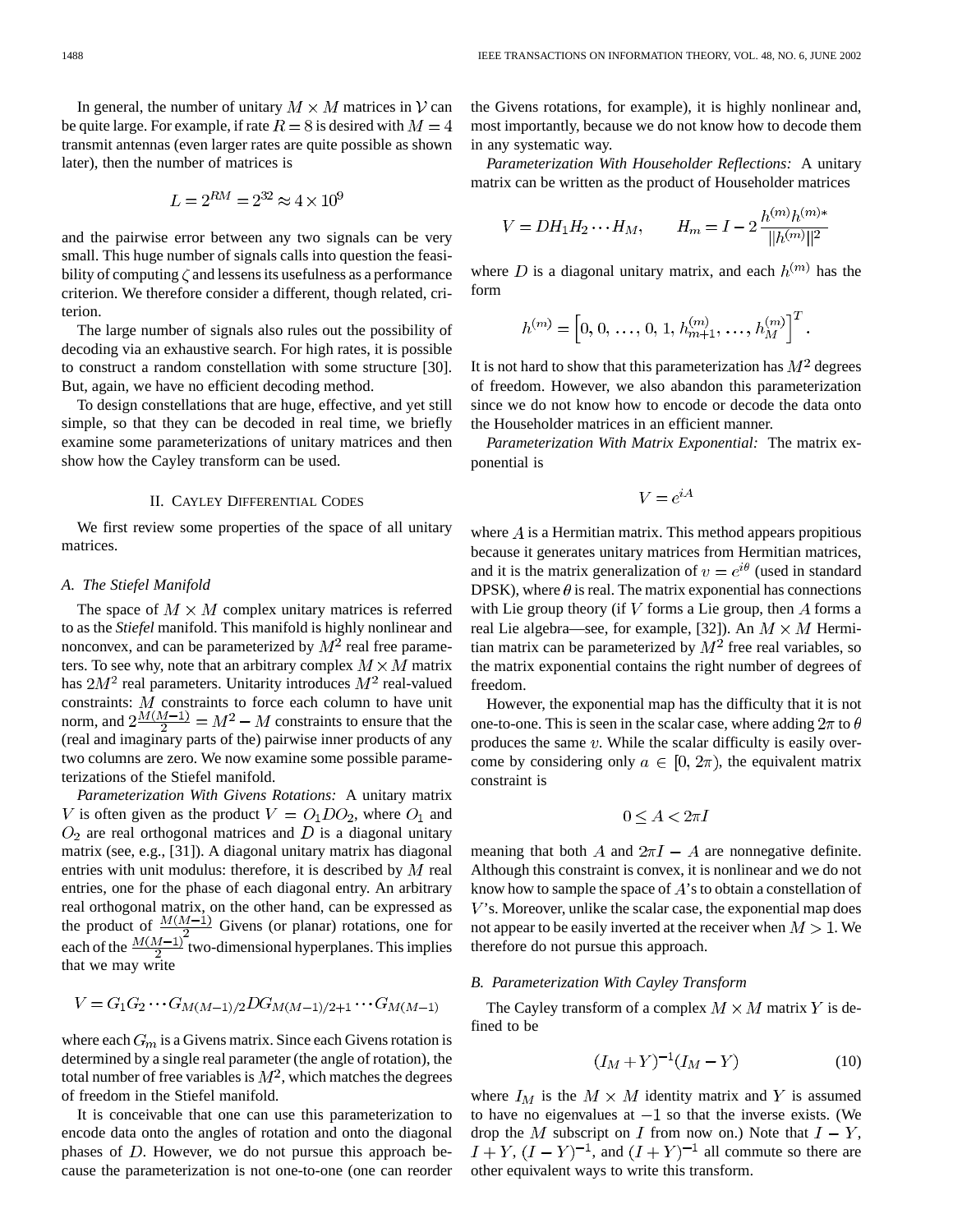Let A be an  $M \times M$  complex Hermitian matrix and consider the Cayley transform of the skew-Hermitian matrix  $Y = iA$ 

$$
V = (I + Y)^{-1}(I - Y) = (I + iA)^{-1}(I - iA). \tag{11}
$$

Note that the inverse of  $I + iA$  exists because  $iA$  has strictly imaginary eigenvalues. The matrix  $V$  is unitary because

$$
VV^* = (I + iA)^{-1}(I - iA)\left[ (I + iA)^{-1}(I - iA) \right]^*
$$
  
=  $(I + iA)^{-1}(I - iA)(I + iA)(I - iA)^{-1} = I$ 

where we use the fact that  $A$  is Hermitian.

Thus, similarly to the matrix exponential, the Cayley transform expresses a unitary matrix as a function of a skew-Hermitian matrix. (Recall that (skew-)Hermitian matrices are described by  $M^2$  real parameters, so that the degrees of freedom match those of the Stiefel manifold.) This parameterization appears promising because it is one-to-one: the Cayley transform can be easily inverted to yield

$$
iA = (I + V)^{-1}(I - V)
$$
 (12)

provided that  $(I+V)^{-1}$  exists (or, equivalently, V has no eigenvalue at  $-1$ ). Thus, the Cayley transform and its inverse coincide. The Cayley transform of a unitary matrix (with no eigenvalues at  $-1$ ) is skew-Hermitian. Indeed, letting  $Y = (I +$  $V$ )<sup>-1</sup>(*I* – *V*), with *V* unitary, we obtain

$$
Y^* = (I - V^*)(I + V^*)^{-1} = (V - I)V^*V(V + I)^{-1}
$$
  
= -(I + V)<sup>-1</sup>(I – V) = –Y.

We have shown the following result.

*Lemma 1 (Cayley Transform and Unitary Matrices):* A matrix with no eigenvalues at  $-1$  is unitary if and only if its Cayley transform is skew-Hermitian.

Compared with the other parameterizations of unitary matrices, the parameterization with the Cayley transform is not "too nonlinear" (we show why in Section II-D) and it is one-to-one and easily invertible. The Cayley transform also maps the complicated Stiefel manifold of unitary matrices to the space of skew-Hermitian matrices. Skew-Hermitian matrices are easy to characterize since they form a linear vector space over the reals (the real linear combination of any number of skew-Hermitian matrices is skew-Hermitian). Section II-D uses this handy feature for easy encoding and decoding.

*1) Some Properties:* The Cayley transform (11) is the matrix generalization of the scalar transform

$$
v = \frac{1 - ia}{1 + ia}
$$

that maps the real line to the unit circle. This map is also called a bilinear map and is often used in complex analysis. The Cayley transform (10) maps matrices with eigenvalues inside the unit circle to matrices with eigenvalues in the right half-plane. It is therefore often used in systems and control theory to map continuous-time systems to discrete-time systems (since stability is preserved), to map bounded real functions to positive real functions, and contractive systems to passive systems. In the recent references [34], [35], the Cayley transform is used in the numerical solution of differential equations over Lie groups.

The following two results are needed later.

*Lemma 2 (Eigenvalues/Vectors):* A matrix Y and its Cayley transform  $V$  commute. Hence they have the same eigenvectors. Their eigenvalues, denoted by  $\{\mu_i\}$  and  $\{\lambda_i\}$ , obey

$$
\lambda_i = \frac{1 - \mu_i}{1 + \mu_i}.\tag{13}
$$

*Proof:* Omitted.

*Lemma 3 (Full Diversity):* A set of unitary matrices  $\{V_0, \ldots, V_L\}$  is fully diverse, i.e.,  $|\text{det}(V_\ell - V_{\ell'})|$  is nonzero for all  $\ell \neq \ell'$ , if and only if the set of its skew-Hermitian Cayley transforms  $\{Y_0, \ldots, Y_L\}$  is fully diverse. Moreover, we have

$$
V_{\ell} - V_{\ell'} = 2(I + Y_{\ell})^{-1} [Y_{\ell'} - Y_{\ell}](I + Y_{\ell'})^{-1}.
$$
 (14)

*Proof:* We need only prove (14). We have

$$
V_{\ell} - V_{\ell'} = (I + Y_{\ell})^{-1} (I - Y_{\ell}) - (I - Y_{\ell'}) (I + Y_{\ell'})^{-1}
$$
  
=  $(I + Y_{\ell})^{-1} [(I - Y_{\ell})(I + Y_{\ell'})$   
 $-(I + Y_{\ell})(I - Y_{\ell'})](I + Y_{\ell'})^{-1}$   
=  $2(I + Y_{\ell})^{-1} [Y_{\ell'} - Y_{\ell}](I + Y_{\ell'})^{-1}.$ 

Thus, to design a fully diverse set of unitary matrices we can design a fully diverse set of skew-Hermitian matrices and then employ the Cayley transform. This design technique is used in an example in Section III.

# *C. Cayley Differential Codes*

Because the Cayley transform maps the nonlinear Stiefel manifold to the linear space of skew-Hermitian matrices (and *vice versa*) it is convenient to encode data onto a skew-Hermitian matrix and then apply the Cayley transform to get a unitary matrix. It is most straightforward to encode the data linearly.

We call a *Cayley differential (CD) code* one for which each unitary matrix is computed by the Cayley transform

$$
V = (I + iA)^{-1}(I - iA)
$$

where the Hermitian matrix  $\vec{A}$  is given by

$$
A = \sum_{q=1}^{Q} \alpha_q A_q \tag{15}
$$

where  $\alpha_1, \ldots, \alpha_Q$  are real scalars (chosen from a set A with r possible values) and where  $A_q$  are *fixed*  $M \times M$  complex Hermitian matrices.

The code is completely determined by the set of matrices  $A_1, \ldots, A_O$ , which can be thought of as Hermitian basis matrices. Each individual codeword, on the other hand, is determined by our choice of the scalars  $\alpha_1, \ldots, \alpha_Q$ . Since each  $\alpha_q$ may each take on  $r$  possible values, and the code occupies  $M$ channel uses, the transmission rate is  $R = (Q/M) \log_2 r$ . Finally, since an arbitrary  $M \times M$  Hermitian matrix is parameterized by  $M^2$  real variables, we have the constraint

$$
Q \le M^2. \tag{16}
$$

In Section II-D, as a consequence of our decoding algorithm, we shall impose a more stringent constraint on  $Q$ .

We defer discussion of how to choose Q and design the  $A_q$ 's and the set  $A$  until Section II-E. We concentrate now instead on how to decode  $\alpha_1, \ldots, \alpha_Q$  at the receiver.

 $\Box$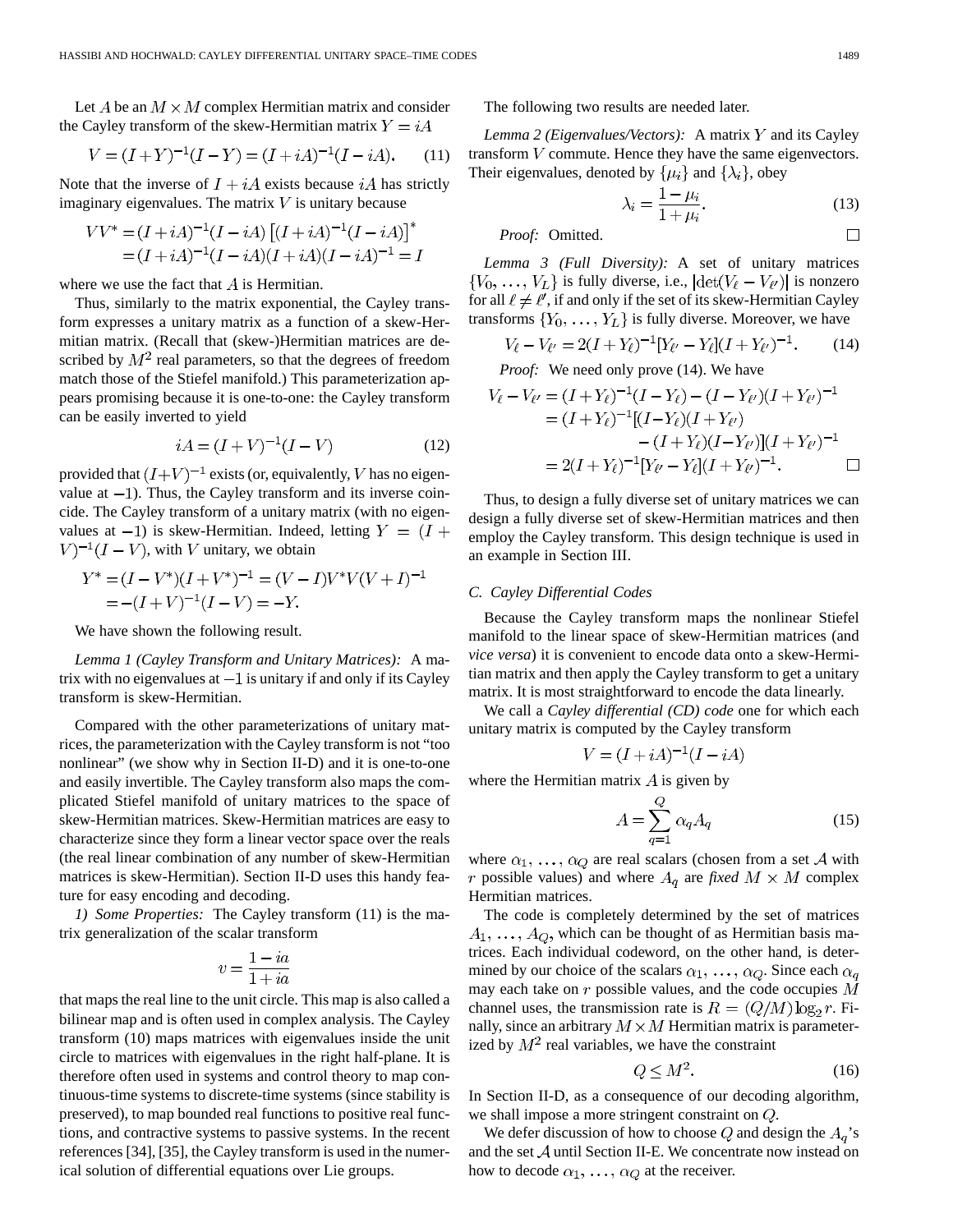## *D. Decoding the CD Codes*

An important property of the CD codes is the ease with which the receiver may form a system of linear equations in the variables  $\{\alpha_q\}$ . To see this, it is useful to write the fundamental receiver equation (6) using the Cayley transform

$$
X_{\tau} = V_{z_{\tau}} X_{\tau-1} + W_{\tau} - V_{z_{\tau}} W_{\tau-1}
$$
  
=  $(I + iA)^{-1} (I - iA) X_{\tau-1} + W_{\tau}$   
 $- (I + iA)^{-1} (I - iA) W_{\tau-1}$ 

implying that

$$
(I+iA)X_{\tau}=(I-iA)X_{\tau-1}+(I+iA)W_{\tau}-(I-iA)W_{\tau-1}
$$
 or

$$
X_{\tau} - X_{\tau - 1} = A \frac{1}{i} (X_{\tau} + X_{\tau - 1}) + (I + iA)W_{\tau}
$$

$$
- (I - iA)W_{\tau - 1} \quad (17)
$$

which is linear in A. Since the data  $\{\alpha_q\}$  is also linear in A, (17) is linear in  $\{\alpha_a\}$ .

We look first at ML estimation of the  $\{\alpha_q\}$ . Using (17) and noting that the additive noise  $(I + iA)W_{\tau} - (I - iA)W_{\tau-1}$  has independent columns with covariance

$$
2(I + iA)(I - iA) = 2(I + A^2)
$$

shows that the ML decoder is  $\overline{11}$ 

$$
\hat{\alpha}_{\text{ml}} = \arg\min_{\{\alpha_q\}} \left\| (I + iA)^{-1} \cdot \left( X_\tau - X_{\tau-1} - \frac{1}{i} A (X_\tau + X_{\tau-1}) \right) \right\|^2
$$

or, more explicitly

$$
\hat{\alpha}_{\text{ml}} = \arg\min_{\{\alpha_q\}} \left\| \left( I + i \sum_{q=1}^Q \alpha_q A_q \right)^{-1} \right\|
$$

$$
\cdot \left( X_\tau - X_{\tau-1} - \frac{1}{i} \sum_{q=1}^Q \alpha_q A_q (X_\tau + X_{\tau-1}) \right) \right\|^2. \quad (18)
$$

This decoder is not quadratic in  $\{\alpha_q\}$  and so may be difficult to solve. However, if we ignore the covariance of the additive noise in (17) and assume that the noise is simply spatially white, then we obtain the linearized ML decoder

$$
\hat{\alpha}_{\text{lin}} = \arg \min_{\{\alpha_q\}} \left\| \left( X_\tau - X_{\tau-1} - \frac{1}{i} \sum_{q=1}^Q \alpha_q A_q (X_\tau + X_{\tau-1}) \right) \right\|^2.
$$
\n(19)

We call the decoder "linearized" because the system of equations obtained in solving (19) for unconstrained  $\{\alpha_q\}$  is linear.

Because (19) is quadratic in  $\{\alpha_q\}$ , a simple approximate solution for  $\{\alpha_q\}$  chosen from a fixed constellation can use nulling and canceling (as in BLAST—see [24]–[26]). An exact solution without an exhaustive search can use sphere decoding [27], [28]. To facilitate the presentation of these decoding methods, we introduce some matrix notation.

*1)* An Equivalent-Channel Model: Define  $C = X_{\tau} - X_{\tau-1}$ and  $B = -i(X_{\tau} + X_{\tau-1})$ , and rewrite (17) as

$$
C = AB + W_A = \sum_{q=1}^{Q} \alpha_q A_q B + W_A \tag{20}
$$

where  $W_A = (I + iA)W_{\tau} - (I - iA)W_{\tau-1}$  is additive Gaussian noise where each column is independent and has mean zero and covariance  $2(I + A^2)$ . Equation (20) may be written in a more convenient form by decomposing the matrices into their real and imaginary parts to obtain

$$
C_R + iC_I = \sum_{q=1}^{Q} \alpha_q (A_{R,q} + iA_{I,q})(B_R + iB_I) + W_{R,A} + iW_{I,A}
$$

where

$$
C_R = \sum_{q=1}^{Q} (A_{R,q}B_R - A_{I,q}B_I)\alpha_q + W_{R,A}
$$
  

$$
C_I = \sum_{q=1}^{Q} (A_{I,q}B_R + A_{R,q}B_I)\alpha_q + W_{I,A}.
$$

Denoting the columns of  $C_R$ ,  $C_I$ ,  $B_R$ ,  $B_I$ ,  $W_{R,A}$ , and  $W_{I,A}$ by  $c_{R,n}, c_{I,n}, b_{R,n}, b_{I,n}, w_{R,n,A}$ , and  $w_{I,n,A}$ , where  $n =$  $1, \ldots, N$ , we gather the two above equations to form the single real system of equations

$$
\underbrace{\begin{bmatrix} c_{R,1} \\ c_{I,1} \\ \vdots \\ c_{R,N} \\ c_{I,N} \end{bmatrix}}_{c} = \mathcal{B} \underbrace{\begin{bmatrix} \alpha_1 \\ \vdots \\ \alpha_Q \end{bmatrix}}_{\alpha} + \underbrace{\begin{bmatrix} w_{R,1,A} \\ w_{I,1,A} \\ \vdots \\ w_{R,N,A} \\ w_{I,N,A} \end{bmatrix}}_{w}
$$
 (21)

where the  $2MN \times Q$  real matrix B is shown in (22) at the top of the following page. We have a linear relation between the input and output vectors  $\alpha$  and  $c$ 

$$
c = \mathcal{B}\alpha + w \tag{23}
$$

where  $\alpha$  appears to pass through an equivalent channel  $\beta$  that is *known* to the receiver because B is a function of  $A_1, \ldots, A_Q$ ,  $X_{\tau}$ , and  $X_{\tau-1}$ . (The receiver simply uses (22) to find the equivalent channel.)

If we ignore the dependence of the noise covariance on the signal  $A$ , which is equivalent to considering the linearized ML criterion (19), we have a simple linear system of equations that may be decoded using known techniques such as successive nulling and canceling [24], its efficient square-root implementation [26], or sphere decoding [27], [28]. Efficient implementations of nulling and canceling generally require  $O(Q^3)$  computations. Sphere decoding can be regarded as a generalization of nulling and canceling where at each step, rather than making a hard decision on the corresponding  $\alpha_q$ , one considers all  $\alpha_q$  that lie within a sphere of a certain radius. Sphere decoding has the important advantage over nulling and canceling that it computes the *exact* solution to (19). It can be computationally more intense—its worst case behavior is exponential in *M*—but its *average* behavior is comparable to nulling/canceling. This is especially true at high SNR [28], [36]; our simulations in Section III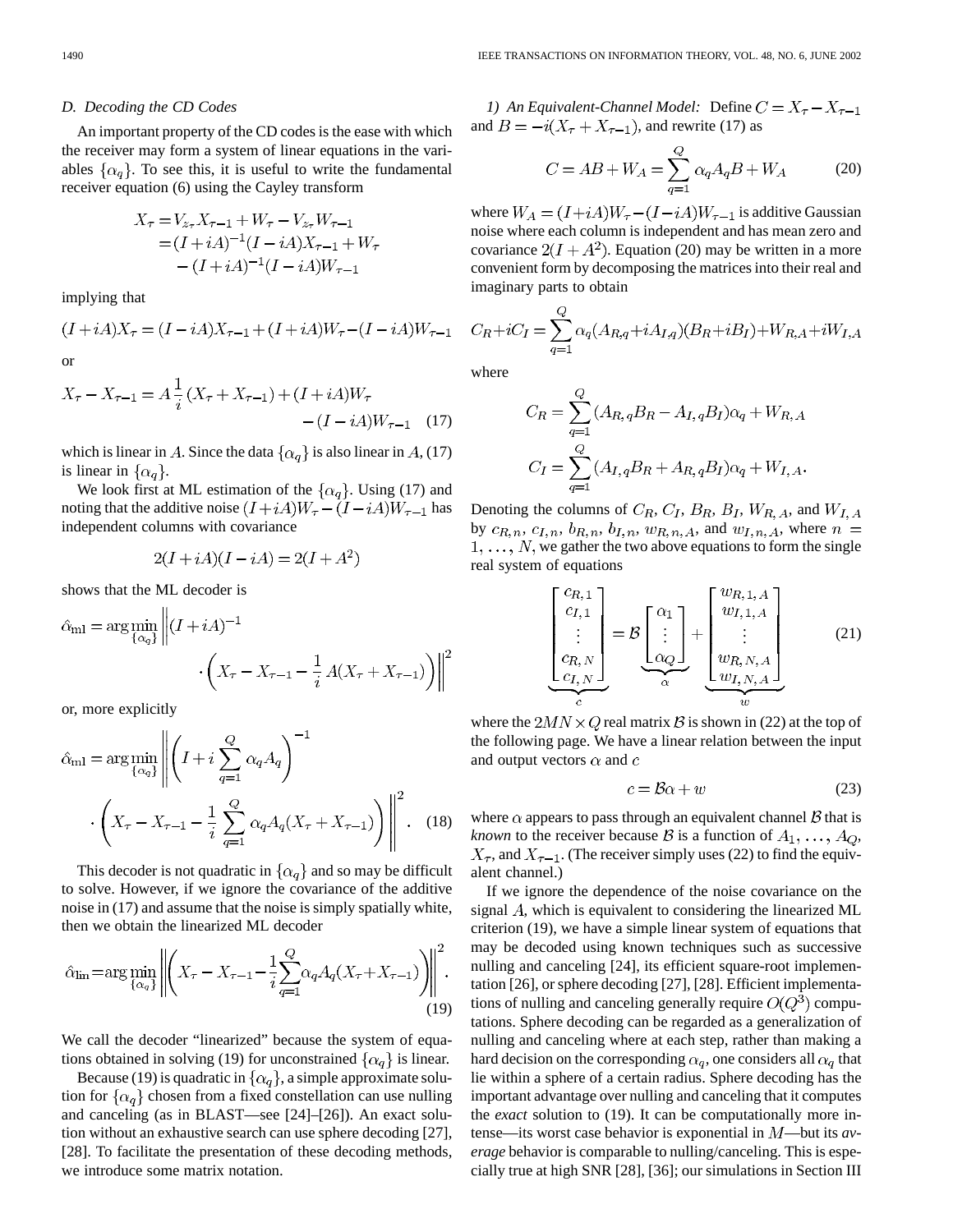$$
\mathcal{B} = \begin{bmatrix} \begin{bmatrix} A_{R,1} & -A_{I,1} \\ A_{I,1} & A_{R,1} \end{bmatrix} \begin{bmatrix} b_{R,1} \\ b_{I,1} \end{bmatrix} & \cdots & \begin{bmatrix} A_{R,Q} & -A_{I,Q} \\ A_{I,Q} & A_{R,Q} \end{bmatrix} \begin{bmatrix} b_{R,1} \\ b_{I,1} \end{bmatrix} \\ \vdots & \ddots & \vdots \\ \begin{bmatrix} A_{R,1} & -A_{I,1} \\ A_{I,1} & A_{R,1} \end{bmatrix} \begin{bmatrix} b_{R,N} \\ b_{I,N} \end{bmatrix} & \cdots & \begin{bmatrix} A_{R,Q} & -A_{I,Q} \\ A_{I,Q} & A_{R,Q} \end{bmatrix} \begin{bmatrix} b_{R,N} \\ b_{I,N} \end{bmatrix} \end{bmatrix} . \tag{22}
$$

that use sphere decoding show that the SNR generally need only be moderate. Our simulations also give some comparisons with nulling/canceling. We have found that, on average, sphere decoding solves (19) in time that is polynomial in  $Q$  (or  $M$ ).

When the number of transmit antennas is small (say  $M \leq 4$ ) ML decoding is possible if the data rates are not too high. However, exact ML decoding, as given by (18), generally requires a search over all  $\alpha_1, \ldots, \alpha_Q \in A$ , which may be impractical. Fortunately, as shown in Section III, the performance penalty for linearizing the likelihood is small, especially when weighed against the complexity of exact ML. Finally, we mention that the solution of the linearized ML criterion can be used as an initial condition for Newton–Raphson-type methods applied to the true ML criterion.

*2) The Number of Independent Equations:* Nulling and canceling explicitly requires that the number of equations be at least as large as the number of unknowns. Sphere decoding does not have this hard constraint, but it benefits from more equations because the computational complexity grows exponentially in the difference between the number of unknowns and equations.<sup>1</sup> From (23), the matrix B has size  $2MN \times Q$  and we therefore have  $2MN$  equations and Q unknowns. Hence, we may impose the constraint

$$
Q \le 2MN.\tag{24}
$$

This argument assumes that the matrix  $\beta$  has full column rank. There is, at first glance, no reason to assume otherwise but it turns out to be false.

*Theorem 1 (Rank of B)*: The matrix B given in (22) generically has rank

$$
rank \mathcal{B} = \begin{cases} \min\left(2MN - N^2, Q\right), & M \ge N\\ \min\left(M^2, Q\right), & M < N. \end{cases} \tag{25}
$$

*Proof:* First, assume that  $M \geq N$ . The rank of  $\beta$  is the dimension of the range space of c in the equation  $c = \mathcal{B}\alpha$  as  $\alpha$ varies. Equivalently, the rank of  $\beta$  is the dimension of the range space of C in the equation  $C = AB$  as A varies. Since C is an  $M \times N$  matrix it would appear that the range space of C has  $2MN$  real dimensions. This would be true if  $A$  were an arbitrary matrix, but  $\vec{A}$  is constrained to vary only over the space of Hermitian matrices. We study the consequences of this constraint.

First note that

$$
B^*C=B^*AB.
$$

On the other hand,  $C^* = B^*A^* = B^*A$ , or

$$
C^*B = B^*AB = B^*C.
$$
 (26)

<sup>1</sup>If this difference is not very large, sphere decoding is still feasible. In Section III, we consider an example where the number of unknowns is 16 and the number of equations is 12.

Therefore, the  $N \times N$  matrix  $C^*B$  is Hermitian. This enforces linear constraints on the entries of  $C\left( N \right.$  constraints to make the diagonals of  $C^*B$  real and  $2\frac{N(N-1)}{2}$  constraints to make the upper and lower triangular entries conjugates of one another). Therefore, the  $2MN$  entries of C are not all free: at most  $2MN - N^2$  of them are. On the other hand, since  $\alpha$  has Q entries (equivalently, A has  $Q$  degrees of freedom), the rank of  $B$ is therefore no greater than

$$
\min\left(2MN - N^2, Q\right)
$$

Our argument so far has not relied on a specific set of basis matrices  $A_1, \ldots, A_Q$ . However, for a generic choice of basis matrices the rank of B is given by  $\min(2MN - N^2, Q)$ , which is the desired result.

Assume now that  $M < N$ . We know that the  $N \times N$  matrix  $C^*B$  is Hermitian, but it no longer has full rank—it has rank  $M \lt N$ . In particular, the entries of the lower right  $(N-M) \times$  $(N-M)$  Hermitian submatrix of  $C^*B$  are uniquely determined from its other entries. Therefore, the equation  $C^*B = B^*C$ yields  $N^2 - (N - M)^2 = 2MN - M^2$  constraints (we remove the Hermitian constraints arising from the lower right  $(N-M)$  $\times (N-M)$  submatrix of  $C^*B$  because they are redundant). Thus, there are at most  $2MN-(2MN-M^2) = M^2$  degrees of freedom in  $C$ . Therefore, the rank of  $\beta$  is

$$
\min\left(M^2,Q\right)
$$

which is the desired result.

Theorem 1 shows that even though there are  $2MN$  equations in (23), not all of them are independent. To have at least as many equations as unknowns when  $M \geq N$ , we therefore impose the constraint

$$
Q \le 2MN - N^2 \qquad (M \ge N). \tag{27}
$$

When  $M < N$ , only  $M^2$  of the equations in (23) are independent so

$$
Q \le M^2 \qquad (M < N). \tag{28}
$$

Inequalities (27) and (28) can be combined into the single inequality

$$
Q \le K(2M - K), \qquad \text{where } K = \min(M, N). \tag{29}
$$

*E. Design of the CD Codes*

Although we have introduced the CD structure

$$
A=\sum_{q=1}^Q\,\alpha_q A_q
$$

we have not yet specified  $Q$ , nor have we explained how to design the Hermitian basis matrices  $A_1, \ldots, A_Q$  or choose the

 $\Box$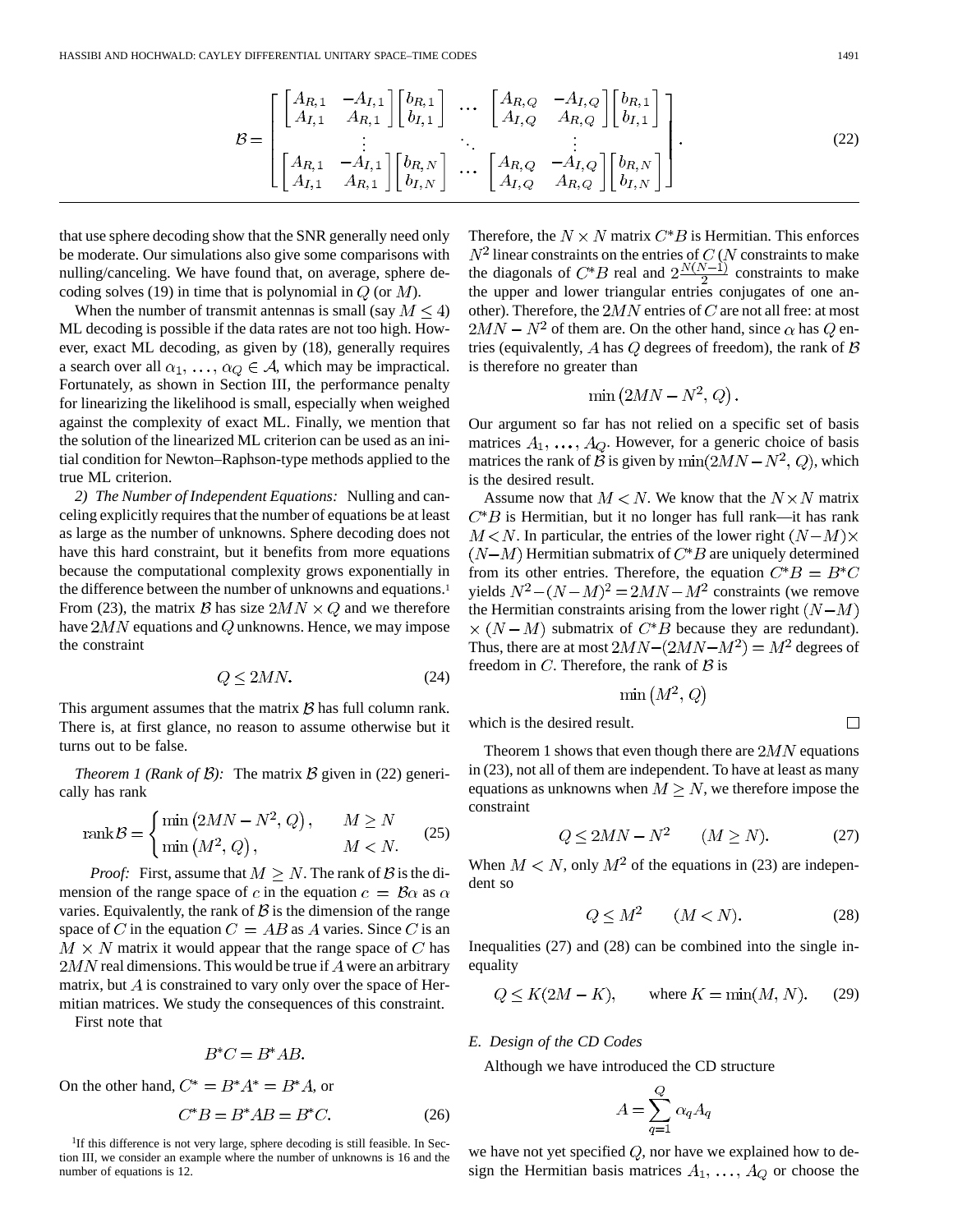discrete set A from which the  $\alpha_q$  are drawn. We now address these issues.

*1) Choice of Q:* To make the constellation as rich as possible we should make the number of degrees of freedom  $Q$  as large as possible. Therefore, as a general practice, we find it useful to take  $Q$  at its upper limit in (29)

$$
Q = K(2M - K), \qquad K = \min(M, N). \tag{30}
$$

If sphere decoding is used we sometimes exceed this limit (yielding more unknowns than equations; see examples in Section III), but we always obey  $Q \leq M^2$ .

We are left with how to design  $A_1, \ldots, A_Q$  and how to choose the discrete set  $A$ . If the rates being considered are reasonably small (for example,  $R < 4$ ) then the criterion given in [14] of maximizing  $|\text{det}(V_{\ell} - V_{\ell'})|$  for all  $\ell' \neq \ell$  is tractable. Recall that any constellation  $V_1, \ldots, V_L$  for which this determinant is nonzero for all  $\ell' \neq \ell$  is said to be fully diverse. Lemma 3 shows that a constellation of unitary matrices is fully diverse if and only if the corresponding Cayley-transformed constellation of skew-Hermitian matrices is fully diverse. Since

$$
A' - A = \sum_{q=1}^{Q} A_q(\alpha'_q - \alpha_q)
$$

by considering  $\alpha$  and  $\alpha'$  that differ in only one coordinate q, we see that it is necessary (but not sufficient) for  $A_1, \ldots, A_Q$  to be nonsingular. We show some examples of full diversity for small rates and a small number of antennas in Section III.

At high rates, however, we do not pursue the full-diversity criterion. The reasons are twofold: first, the criterion becomes intractable because of the number of matrices involved; second, the performance of the constellation may not be governed so much by its worst case pairwise  $|\text{det}(V_{\ell} - V_{\ell'})|$ , but rather how well the matrices are distributed throughout the space of unitary matrices. One reason why group constellations do not perform very well at high rates is because they lack the required statistical structure of a good high rate constellation [19].

*2) The Mutual-Information-Maximizing Distribution:* In [6], code design for the known channel requires the design of so-called *dispersion matrices*, which play a role similar to  $A_1, \ldots, A_Q$  in our problem. To ensure that the resulting constellation has the correct statistical structure, the dispersion matrices are chosen to maximize the mutual information between the input and output signals. It is shown that maximizing mutual information also has a beneficial effect on the average probability of error [6] at high rates. We seek a similar quality criterion here.

Unfortunately, we cannot adopt this strategy directly to design  $A_1, \ldots, A_O$  because, unlike in the known channel case, we do not know how to compute the mutual information between the input  $\alpha_1, \ldots, \alpha_Q$  and output pair  $(X_{\tau-1}, X_{\tau})$  for the differential scheme. We can, however, approximate this strategy by choosing  $A_1, \ldots, A_Q$  such that the distribution on V is close to the distribution that maximizes the mutual information between it and the pair  $(X_{\tau-1}, X_{\tau})$ . We give the maximizing distribution for  $V$  in the following theorem.

*Theorem 2 (Optimal Distribution on V):* The mutual information between the unitary input matrix  $V$  and the output  $(X_{\tau-1}, X_{\tau})$  in the differential scheme

$$
\begin{bmatrix} X_{\tau-1} \\ X_{\tau} \end{bmatrix} = \sqrt{\rho} \begin{bmatrix} S_{\tau-1} \\ VS_{\tau-1} \end{bmatrix} H + \begin{bmatrix} W_{\tau-1} \\ W_{\tau} \end{bmatrix}
$$
 (31)

where  $S_{\tau-1} = V_{z_{\tau-1}} V_{z_{\tau-2}} \dots$ , and where  $H, W_{\tau-1}$ , and  $W_{\tau}$ are  $M \times N$  matrices with independent  $CN(0, 1)$  entries, is maximized when  $V$  is isotropically distributed.

*Proof:* See Appendix A.

*Remark:* An *isotropically distributed* (i.d.) unitary matrix is one whose probability density function is invariant to pre- and post-multiplication by an arbitrary unitary matrix. That is,

$$
p(V) = p(\Theta V) = p(V\Theta)
$$

for all unitary  $\Theta$  (see, e.g., [9], [12]). The probability density function of an isotropically distributed unitary matrix is often referred to as the *Haar measure* or the uniform measure on the unitary group.

Hence, good constellations of unitary matrices have the appearance of being taken independently from an isotropic distribution.

*3) Cauchy Random Matrices:* Since our data modulates the A matrix, we would like to know the optimal distribution on  $A$ . Equivalently, we need to find the distribution on  $A$  that yields a  $V = (I + iA)^{-1}(I - iA)$  that is isotropically distributed.

*Theorem 3 (Optimal Distribution on A):* The unitary matrix  $V = (I + iA)^{-1}(I - iA)$  is isotropically distributed if and only if the Hermitian matrix  $A$  has the distribution

$$
p(A) = \frac{2^{M^2 - M}(M - 1)! \cdots 1!}{\pi^{M(M+1)/2}} \frac{1}{\det(I + A^2)^M}.
$$
 (32)

# *Proof:* See Appendix B.

The probability density function (32) is the matrix generalization of the familiar scalar Cauchy distribution

$$
p(a) = \frac{1}{\pi(1 + a^2)}.\t(33)
$$

A scalar isotropic v can be written as  $v = e^{i\theta}$ , where  $\theta$  is uniform over  $[0, 2\pi)$ . In this case,  $a = -i\frac{1-e^{i\theta}}{1+e^{i\theta}} = -\tan(\theta/2)$  is Cauchy. The scalar Cauchy random variable is often expressed as the ratio of two independent Gaussian random variables. It is (in)famous because it has infinite variance, and the mean of  $n$ independent Cauchy random variables has the same Cauchy distribution—the law of large numbers does not apply. We refer to any random Hermitian matrix whose probability density function is (32) as a *Cauchy random matrix*.

*4) Choice of A:* Theorem 3 implies that, at high rates, our CD code constellation  $A = \sum_{q=1}^{Q} A_q \alpha_q$  should resemble samples from a Cauchy random matrix distribution. We look first at the implications when there is one transmit antenna  $M = 1$ . In this case, the optimal strategy is standard DPSK.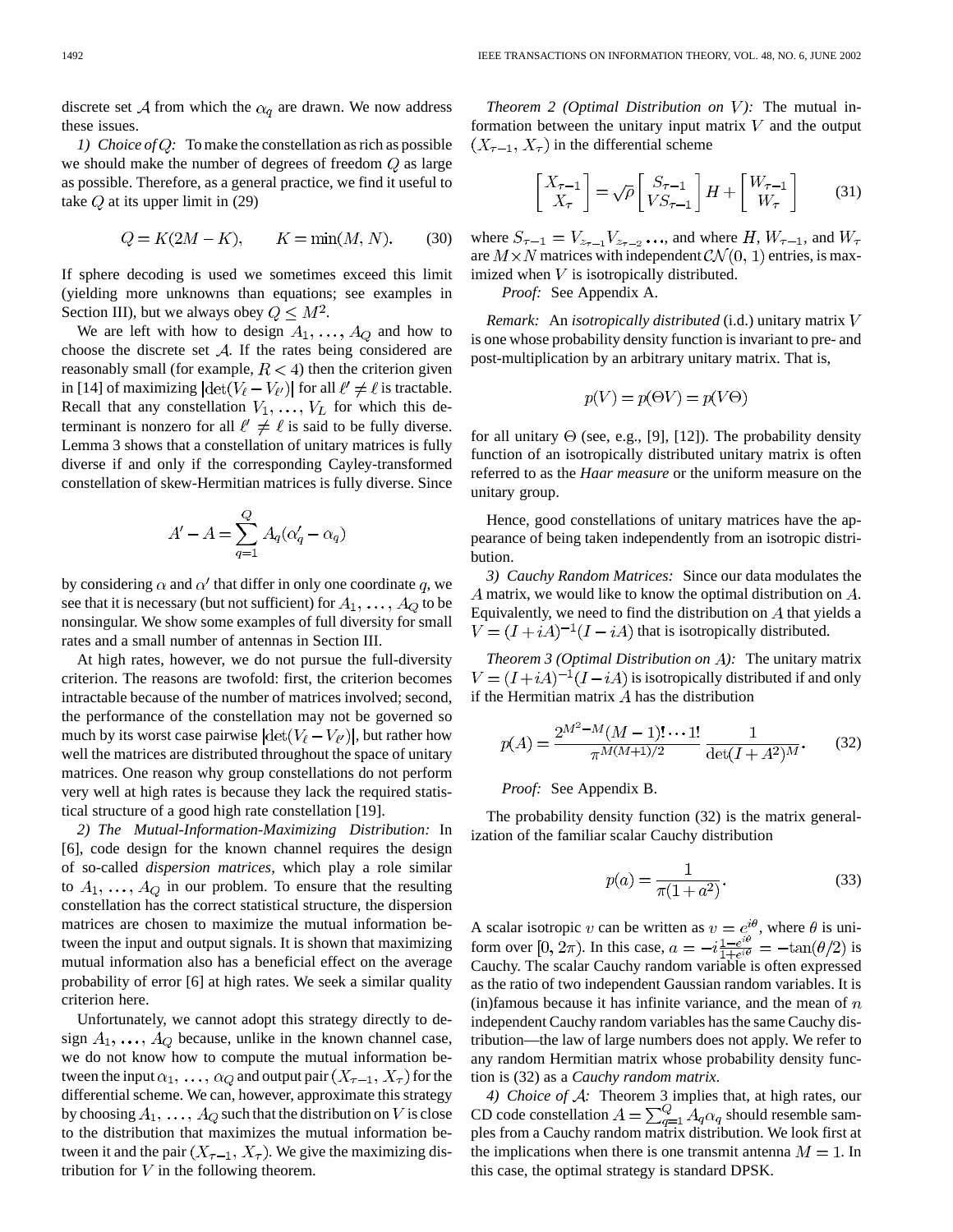When  $M = 1$ , Theorem 3 gives us the scalar Cauchy density (33). By (29) we are limited to  $Q = 1$ , and there is no loss of generality in setting  $A_1 = 1$  to get

$$
v = \frac{1 - i\alpha_1}{1 + i\alpha_1}, \qquad \alpha_1 = -i\frac{1 - v}{1 + v}.
$$
 (34)

To get rate  $R = (Q/M) \log_2 r$  with  $M = Q = 1$  we need A to have  $r = 2<sup>R</sup>$  points. Standard DPSK puts these points uniformly around the unit circle at angular intervals of  $2\pi/r$  with the first point at angle  $\pi/r$ . (The location of the first point does not affect the constellation performance in any way, but it helps us avoid a formal singularity in the inversion formula (34) at  $v = -1$ .) For a point at angle  $\theta$  on the unit circle

$$
\alpha_1 = -i \frac{1 - e^{i\theta}}{1 + e^{i\theta}} = -\tan(\theta/2). \tag{35}
$$

For example, for  $r = 2$  (D-BPSK), we have

$$
\mathcal{V} = \{e^{\pi i/2}, e^{-\pi i/2}\}.
$$

Plugging these values into (35) yields  $A = \{-1, 1\}$ . For  $r = 4$ (differential quaternary phase-shift keying (D-QPSK)), we have

$$
\mathcal{A} = \{-1 - \sqrt{2}, 1 - \sqrt{2}, -1 + \sqrt{2}, 1 + \sqrt{2}\}
$$
  
= \{-2.4142, -0.4142, 0.4142, 2.4142\}

(we always arrange the points in increasing order). For  $r = 8$ 

$$
\mathcal{A} = \{-5.0273, -1.4966, -0.6682, -0.1989, 0.6682, 1.4966, 5.0273\}.
$$

We see that the points rapidly spread themselves out as  $r$  increases, thus reflecting the long tail of the Cauchy distribution (33).

We denote  $A_r$  to be the image of the function (35) applied to the set  $\theta \in {\pi/r, 3\pi/r, 5\pi/r, \ldots, (2r-1)\pi/r}$ . In the limit as  $r \to \infty$ , the fraction of points in  $A_r$  less than some x is given by the cumulative Cauchy distribution evaluated at  $x$ . The set  $A_r$  can thus be regarded as an r-point discretization of a scalar Cauchy random variable.

While this argument tells us how to choose the set  $A$  as a function of r when  $Q = M = 1$ , it does not directly show us how to choose A when  $M > 1$ . Nevertheless, when  $M > 1$ we also set  $A = A_r$ . Thus, the  $\{\alpha_q\}$  are chosen as discretized scalar Cauchy random variables for any  $Q$  and  $M$ . To complete the code construction, it is crucial that  $\{A_1, \ldots, A_Q\}$  be chosen appropriately, and we present a criterion in the next section.

*5) Choice of*  $\{A_q\}$ : We shift our attention away from the final distribution on  $A$  and express our design criterion in terms of V. For a given  $A_1, \ldots, A_Q$  and  $A_r$ , we define a distance criterion for the resulting constellation of matrices  $V$  to be

$$
\xi(\mathcal{V}) = \frac{1}{M} \mathbf{E} \log \det(V - V')(V - V')^*
$$

$$
= \frac{2}{M} \mathbf{E} \log |\det(V - V')|
$$
(36)

where  $V' = (I + iA')^{-1}(I - iA')$ ,  $A' = \sum_{q=1}^{Q} A_q \alpha'_q$ , and the expectation is over  $\alpha_1, \ldots, \alpha_Q$  and  $\alpha'_1, \ldots, \alpha'_Q$  chosen uniformly from  $A_r$  such that  $\alpha \neq \alpha'$ . Although  $\xi(\mathcal{V})$  is often negative, it is a measure of the expected "distance" between the random matrices  $V$  and  $V'$  and clearly is similar to the  $|\text{det}(V - V')|$  criterion in (1). If we interchange the expectation and the  $log(\cdot)$ , the criterion directly measures the expected pairwise probability of error (9). Thus, maximizing  $\xi(\mathcal{V})$  is connected with lowering average pairwise error probability. To choose the  $A_q$ 's, we therefore propose the optimization problem

$$
\arg\max_{A_q = A_q^*, q = 1, \dots, Q} \xi(\mathcal{V}).
$$
\n(37)

Our choices of  $A_q$  and  $A_r$  affect the distance criterion through the distribution  $p_V(\cdot)$  that they impose on the V matrices. To connect the optimization of this criterion with the informationtheoretic considerations of Section II-E2, we prove the next theorem, which shows that this criterion is maximized when  $V$  and  $V'$  are independently chosen isotropic matrices.

# *Theorem 4 (Isotropic Distribution Maximizes Criterion):* Let V and V' be  $M \times M$  random unitary matrices chosen independently according to some common distribution  $p_V(\cdot)$ . Then the distance criterion (36) obeys

$$
\frac{1}{M} \mathbf{E} \log \det(V - V')(V - V')^* \le 0 \tag{38}
$$

with equality when  $p_V(\cdot)$  is the isotropic distribution.

*Proof:* See Appendix D.

We interpret (36) as a measure of the average distance between matrices in the constellation. Theorem 4 says that if the set  $A_r$  and  $A_1, \ldots, A_Q$  are chosen such that V is approximately isotropically distributed when  $A_r$  is sampled uniformly, then the average distance should be large.

We use (14), and the fact that matrices commute inside the determinant function, to write the optimization as a function of  $A$  and  $A'$ 

$$
\arg\max_{A_q = A_q^*, q = 1, \dots, Q} \left[ \log 4 - \frac{1}{M} \mathbf{E} \log \det(I + A^2) - \frac{1}{M} \mathbf{E} \log \det(I + A'^2) + \frac{1}{M} \mathbf{E} \log \det(A - A')^2 \right]
$$
(39)

where  $A = \sum_{a=1}^{Q} A_a \alpha_a$ ,  $A' = \sum_{a=1}^{Q} A_a \alpha'_a$ . For a constellation with  $\alpha_1, \ldots, \alpha_Q$  and  $\alpha'_1, \ldots, \alpha'_Q$  chosen from  $A_r$ , we interpret the expectation as uniform over  $A_r$  such that  $\alpha \neq \alpha'$ .

It is occasionally useful, especially when  $r$  is large, to replace the discrete set from which  $\alpha_q$  and  $\alpha'_q$  are chosen  $(\mathcal{A}_r)$  with independent scalar Cauchy distributions. In this case, since the sum of two independent Cauchy random variables is scaled-Cauchy, our criterion simplifies to

$$
\arg\max_{A_q = A_q^*, q = 1, \dots, Q} \left[ 2 \log 4 - \frac{2}{M} \mathbf{E} \log \det(I + A^2) + \frac{1}{M} \mathbf{E} \log \det A^2 \right]
$$
(40)

where  $A = \sum_{q=1}^{Q} A_q \alpha_q$  and the expectation is over  $\alpha_1, \dots, \alpha_Q$ chosen independently from a Cauchy distribution.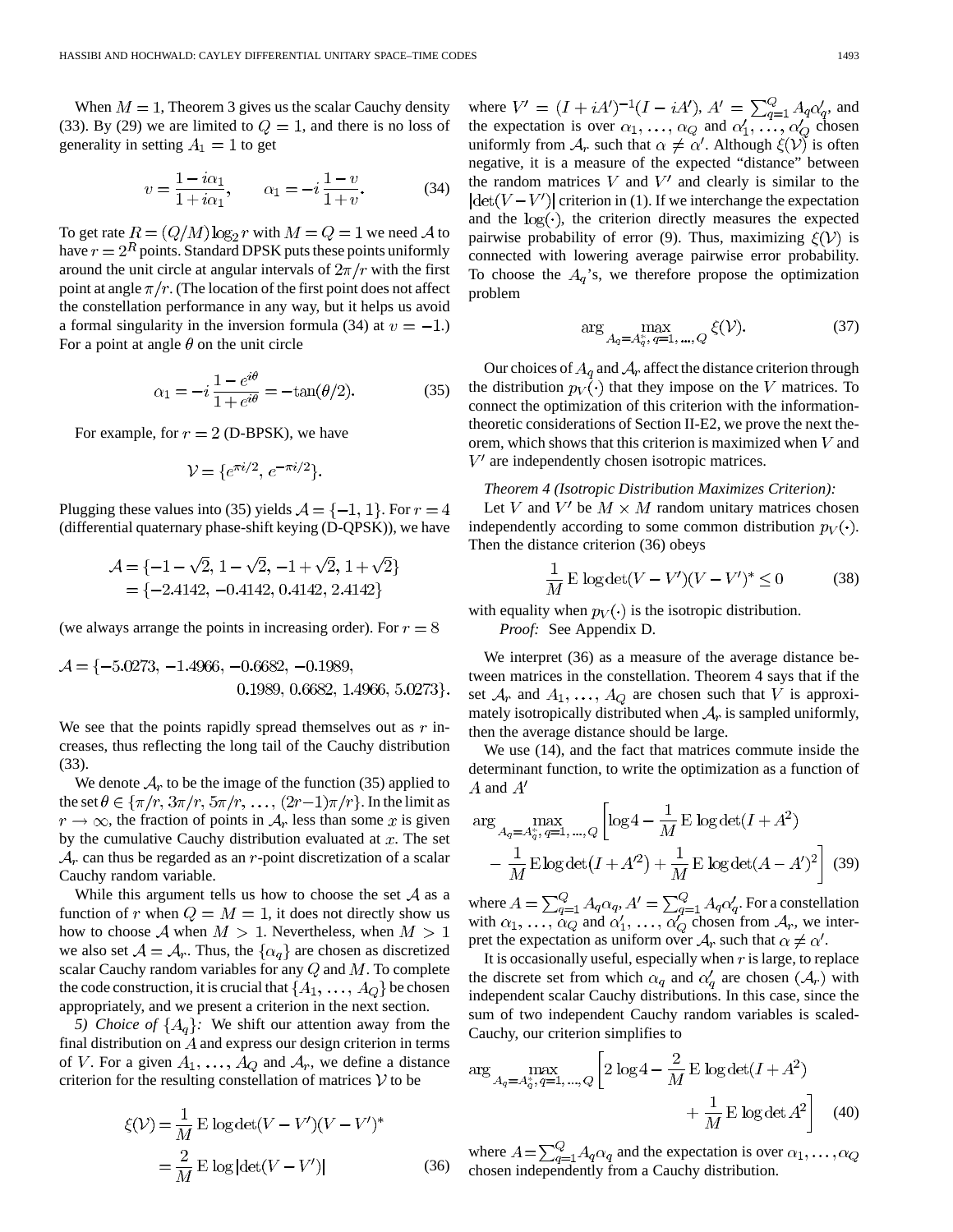*6) Design Method Summary:* We now summarize the design method for a CD code with  $M$  transmit and  $N$  receive antennas, and target rate  $R$ .

- i) Choose  $Q \leq K(2M K)$ ,  $K = \min(M, N)$ . This inequality is a hard limit for decoding by nulling/canceling, and  $Q$  is typically chosen to make it an equality. But the inequality is a soft limit for sphere decoding and we may choose  $Q$  as large as  $M^2$  even if  $N < M$ .
- ii) Since  $R = \frac{Q}{M} \log_2 r$ , set  $r = 2^{MR/Q}$ . Let  $\mathcal{A}_r$  be the -point discretization of the scalar Cauchy distribution obtained as the image of the function (35) applied to the set  $\theta \in {\frac{\pi}{r}, \frac{3\pi}{r}, \ldots, \frac{(2r-1)\pi}{r}}$ .
- iii) Choose a set  $\{A_q\}$  that solves the optimization problem (39).

We now make the following remarks.

- 1) The solution to (39) is highly nonunique: simply reordering the  ${A_q}$  gives another solution, as does changing the signs of the  $\{A_q\}$ , since the sets  $A_r$  are symmetric about the origin.
- 2) It does not appear that (39) has a simple closed-form solution for general  $Q, M$ , and N, but in Section III we give a special case where a closed-form solution appears.
- 3) We solve (39) numerically using gradient-ascent methods. The computation of the gradient of the criterion in (39) is presented in Appendix C. Since the criterion function is nonlinear and nonconcave in the design variables  $\{A_q\}$ , there is no guarantee of obtaining a global maximum. However, since the code design is performed off-line and only once, one can use more sophisticated optimization techniques that vary the initial condition, use second-order methods, use simulated annealing, etc. Section III shows that the codes obtained with a gradient search tend to have very good performance.
- 4) The entries of  $\{A_q\}$  in (39) are unconstrained other than that the final matrix must be Hermitian. Appealing to symmetry arguments, however, we have found it beneficial to constrain the Frobenius norm of all the matrices in  ${A_q}$  to be the same. In fact, in our experience, it is very important both for the criterion function (39) and for the ultimate constellation performance that the correct Frobenius norm of the basis matrices be chosen. With the correct Frobenius norm, choosing an initial condition for the  ${A_a}$  in the gradient search becomes easier. The gradient for the Frobenius norm has a simple closed form which we now give. It can be used to solve for the optimal norm.

Let  $\sqrt{\gamma}$  be a multiplicative factor that we use to multiply every  $A_q$ ; we solve for the optimal  $\gamma > 0$  by maximizing the criterion function (40) (the same analysis holds for (39))

$$
\arg \max_{\gamma} \left[ 2 \log 4 - \frac{2}{M} \mathbf{E} \log \det(I + \gamma A^2) + \frac{1}{M} \mathbf{E} \log \det \gamma A^2 \right]
$$

$$
= \arg \max_{\gamma} \left[ \log \gamma - \frac{2}{M} \mathbf{E} \log \det(I + \gamma A^2) \right].
$$

The optimal  $\gamma$ , therefore, sets the gradient of this last equation to zero

$$
0 = \frac{1}{\gamma} - \frac{2}{M} \operatorname{E} \operatorname{tr}[(I + \gamma A^2)^{-1} A^2]
$$
  
=  $\frac{1}{\gamma} - \frac{2}{M} \operatorname{E} \operatorname{tr}[(I + \gamma A^2)^{-1}) \frac{1}{\gamma} (I + \gamma A^2 - I)]$   
=  $\frac{1}{\gamma} \left( 1 - \frac{2}{M} \operatorname{E} \operatorname{tr}[I - (I + \gamma A^2)^{-1}] \right)$   
=  $\frac{1}{\gamma} \left( -1 + \frac{2}{M} \operatorname{E} \operatorname{tr}(I + \gamma A^2)^{-1} \right).$ 

The equation  $-1 + \frac{2}{M} E \text{tr}(I + \gamma A^2)^{-1} = 0$  can readily be solved numerically.

5) The ultimate rate of the code depends on the number of signals sent  $Q$ , and the size of the constellation  $A_r$  from which  $\alpha_1, \ldots, \alpha_Q$  are chosen. The code rate in bits per channel is

$$
R = \frac{Q}{M} \log_2 r.
$$
 (41)

We generally choose  $r$  to be a power of two.

- 6) The design criterion (39) *depends explicitly on the number of receive antennas*  $N$  through the choice of  $Q$ . Hence, the optimal codes, for a given  $M$ , are different for different  $N$ .
- 7) The variable  $Q$  is essentially also a design variable. In our experience, the CD code performance is generally best when  $Q$  is chosen as large as possible. For example, a code with a given  $Q$  and  $r$  is likely to perform better than another code of the same rate that is obtained by halving  $Q$  and squaring  $r$ . Nevertheless, it is sometimes advantageous to choose a small  $Q$  to design a code of a specific rate.
- 8) If  $r$  is chosen a power of two, a standard gray-code assignment of bits to the symbols of the set  $A_r$  may be used.
- 9) The dispersion matrices  $\{A_q\}$  are Hermitian and, in general, complex.

## III. EXAMPLES OF CD CODES AND PERFORMANCE

In this section, we simulate the performance of CD codes for various numbers of antennas and rates. The channel is modeled as quasi-static, where the fading matrix between the transmitter and receiver is constant (but unknown) between two successive channel uses. Two error events of interest include block errors, which correspond to errors in decoding the  $M \times M$  matrices  $V_1, \ldots, V_L$ , and bit errors, which correspond to errors in decoding  $\alpha_1, \ldots, \alpha_Q$ . The bits are mapped to  $\alpha_q$  with a gray code (see Section II-E) and, therefore, a block error may correspond to only a few bit errors. In some examples, we compare the performance of linearized likelihood (sphere decoding) with true ML and nulling/canceling.

*Simple Example:*  $M = 2$ ,  $R = 1$ : For  $M = 2$  transmit antennas and rate  $R = 1$  the constellation has  $L = 4$  elements.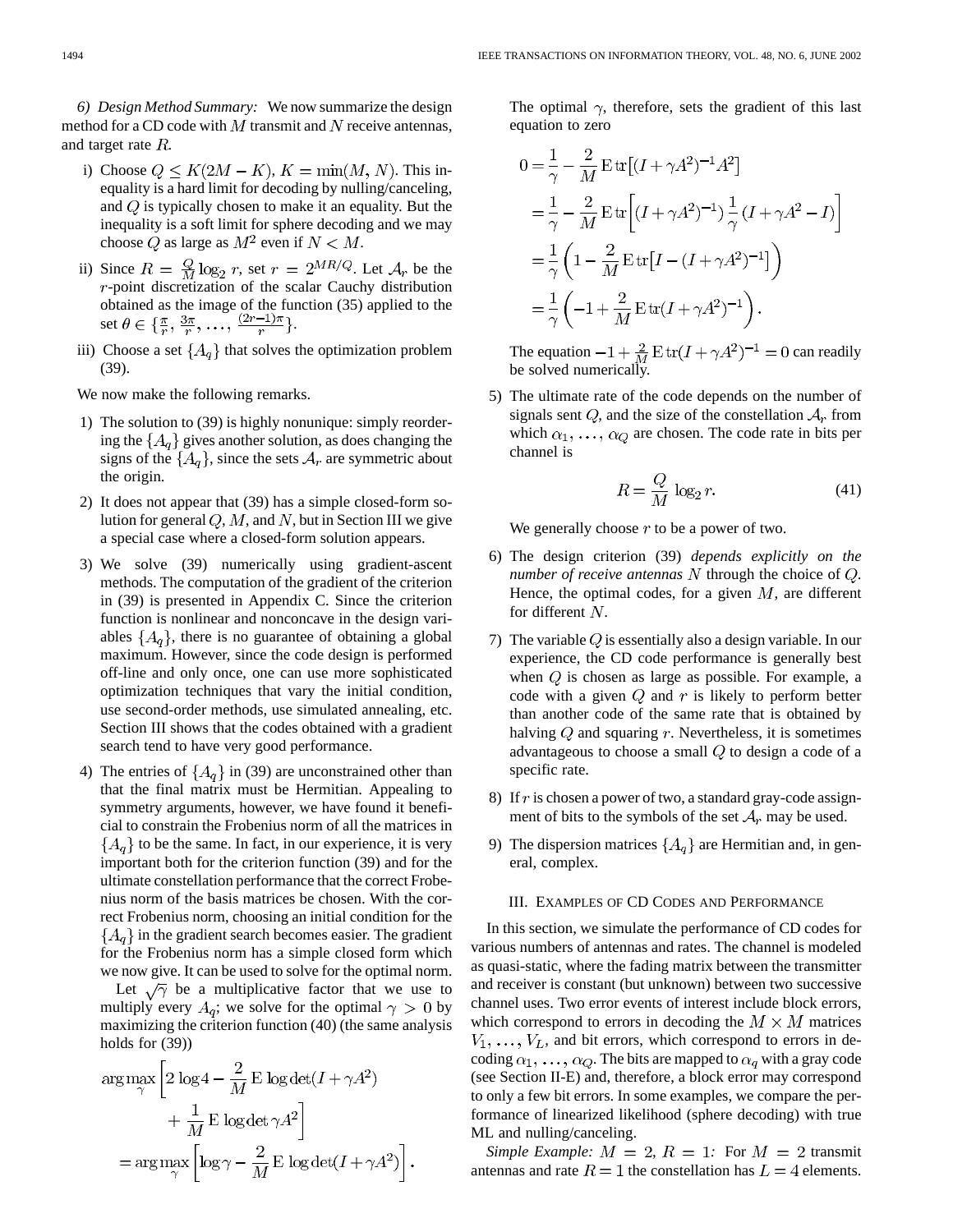In this case, it turns out that no constellation can have  $\zeta$  defined in (1) larger than  $\zeta = \sqrt{2/3} \approx 0.8165$ ; see [37, Proposition 3] for a proof of this result. The optimal constellation corresponds to a tetrahedron whose corners lie on the surface of a threedimensional unit sphere, and one representation of it is given by the four unitary matrices

$$
V_1 = \begin{bmatrix} \sqrt{\frac{1}{3}} + j\sqrt{\frac{2}{3}} & 0\\ 0 & \sqrt{\frac{1}{3}} - j\sqrt{\frac{2}{3}} \end{bmatrix}
$$
  
\n
$$
V_2 = \begin{bmatrix} -\sqrt{\frac{1}{3}} & \sqrt{\frac{2}{3}}\\ -\sqrt{\frac{2}{3}} & -\sqrt{\frac{1}{3}} \end{bmatrix}
$$
  
\n
$$
V_3 = \begin{bmatrix} -\sqrt{\frac{1}{3}} & -\sqrt{\frac{2}{3}}\\ \sqrt{\frac{2}{3}} & -\sqrt{\frac{1}{3}} \end{bmatrix}
$$
  
\n
$$
V_4 = \begin{bmatrix} \sqrt{\frac{1}{3}} - j\sqrt{\frac{2}{3}} & 0\\ 0 & \sqrt{\frac{1}{3}} + j\sqrt{\frac{2}{3}} \end{bmatrix}.
$$
 (42)

There are many equivalent representations, but it turns out that this particular choice can be constructed as a CD code with  $Q =$  $r = 2$ , and the basis matrices are

$$
A_1 = \begin{bmatrix} \frac{1}{\sqrt{2}(\sqrt{3}+1)} & \frac{-i}{\sqrt{2}(\sqrt{3}-1)} \\ \frac{i}{\sqrt{2}(\sqrt{3}-1)} & \frac{-1}{\sqrt{2}(\sqrt{3}+1)} \end{bmatrix}
$$

and

$$
A_2 = \begin{bmatrix} \frac{1}{\sqrt{2}(\sqrt{3}+1)} & \frac{i}{\sqrt{2}(\sqrt{3}-1)} \\ \frac{-i}{\sqrt{2}(\sqrt{3}-1)} & \frac{-1}{\sqrt{2}(\sqrt{3}+1)} \end{bmatrix} . \tag{43}
$$

The matrices (42) are generated as the Cayley transform (11) of  $A = A_1 \alpha_1 + A_2 \alpha_2$ , with  $\alpha_1, \alpha_2 \in A_2 = \{-1, 1\}.$ 

For comparison, we may consider the constellation based on orthogonal designs for  $M = 2$  and  $R = 1$  used in [16] given by

$$
V_1 = \frac{1}{\sqrt{2}} \begin{bmatrix} 1 & 1 \\ -1 & 1 \end{bmatrix}, \qquad V_2 = \frac{1}{\sqrt{2}} \begin{bmatrix} -1 & 1 \\ -1 & -1 \end{bmatrix}
$$
  

$$
V_3 = \frac{1}{\sqrt{2}} \begin{bmatrix} 1 & -1 \\ 1 & 1 \end{bmatrix}, \qquad V_4 = \frac{1}{\sqrt{2}} \begin{bmatrix} -1 & -1 \\ 1 & -1 \end{bmatrix}
$$
 (44)

which has  $\zeta = 1/\sqrt{2} \approx 0.7071$ , or the constellation given in

$$
V_{\ell} = \frac{1}{\sqrt{2}} \begin{bmatrix} e^{2\pi i/4} & 0\\ 0 & e^{2\pi i/4} \end{bmatrix}^{\ell-1}, \qquad \ell = 1, \ldots, 4
$$

which also has  $\zeta = 0.7071$ . Since we are more interested in high-rate examples, we do not plot the performance of the CD code (42); however, simulations show that the performance gain over (44) is approximately 0.75 dB at high SNR. This small example shows that there are good codes within the CD structure at low rates. (In this case, the best  $R = 1$  code has a CD structure.)

*CD Code Using Orthogonal Designs (ODs):*  $M = 2$ : Recall from Lemma 3 that a constellation of unitary matrices is fully diverse if and only if its Cayley transform constellation of skew-Hermitian matrices is fully diverse. For  $M = 2$ , a famous fully diverse constellation is the orthogonal design of Alamouti [4]

$$
OD = \begin{bmatrix} x & y \\ -y^* & x^* \end{bmatrix}.
$$
 (45)

Orthogonal designs are readily seen to be fully diverse since

$$
det(OD1 - OD2) = det \begin{bmatrix} x_1 - x_2 & y_1 - y_2 \ -(y_1 - y_2)^* & (x_1 - x_2)^* \end{bmatrix}
$$

$$
= |x_1 - x_2|^2 + |y_1 - y_2|^2.
$$

We require that OD be skew-Hermitian, implying that

$$
OD = \begin{bmatrix} i\alpha_1 & \alpha_2 + i\alpha_3 \\ -\alpha_2 + i\alpha_3 & -i\alpha_1 \end{bmatrix} = i \underbrace{\begin{bmatrix} \alpha_1 & -i\alpha_2 + \alpha_3 \\ i\alpha_2 + \alpha_3 & -\alpha_1 \end{bmatrix}}_{=A}
$$
\n(46)

where the  $\alpha_{q}s$  are real. Thus, we may define a CD code with basis matrices

$$
A_1 = \begin{bmatrix} 1 & 0 \\ 0 & -1 \end{bmatrix}, \quad A_2 = \begin{bmatrix} 0 & -i \\ i & 0 \end{bmatrix}, \quad A_3 = \begin{bmatrix} 0 & 1 \\ 1 & 0 \end{bmatrix} \tag{47}
$$

that generates a fully diverse constellation. (In passing, we mention that  $A_1$ ,  $A_2$ , and  $A_3$  form a basis for the real Lie algebra  $su(2)$  of traceless Hermitian matrices.) Using (14) yields

$$
\det(V - V') = 4 \det(I + iA)^{-1} \det(A' - A) \det(I + A')^{-1}
$$
  
which upon simplification yields

$$
\det(V - V') = \frac{4(|\alpha_1 - \alpha_1'|^2 + |\alpha_2 - \alpha_2'|^2 + |\alpha_3 - \alpha_3'|^2)}{(1 + |\alpha_1|^2 + |\alpha_2|^2 + |\alpha_3|^2)(1 + |\alpha_1'|^2 + |\alpha_2'|^2 + |\alpha_3'|^2)}.
$$
\n(48)

For example, by choosing  $\alpha_q \in A_2$ , we get a code with rate  $R = 1.5$ . The appropriate scaling (see Remark 4 in Section II-E6) is  $\gamma = 1/3$ . The resulting constellation of eight matrices (which we omit) has  $\zeta = 1/\sqrt{3}$ .

We note that the code (47) also appears to be a closed-form solution to (39) for  $M = 2$  and  $Q = 3$  because it is a local maximum to the criterion.

*CD Code Versus OD:*  $M = N = 2$ : For a higher rate example, we examine another code for  $M = 2$ , but we choose  $N = 2$  and  $R = 6$ . Fig. 1 shows the performance of a CD code with  $Q = 4$ . The code is

$$
A_1 = \begin{bmatrix} 0.1785 & 0.0510 + 0.1340i \\ 0.0510 - 0.1340i & 0.0321 \end{bmatrix}
$$

$$
A_2 = \begin{bmatrix} -0.1902 & 0.1230 + 0.0495i \\ 0.1230 - 0.0495i & -0.0512 \end{bmatrix}
$$

$$
A_3 = \begin{bmatrix} -0.2350 & 0.0515 - 0.0139i \\ 0.0515 + 0.0139i & 0.1142 \end{bmatrix}
$$

$$
A_4 = \begin{bmatrix} 0.0208 & 0.1143 - 0.1532i \\ 0.1143 + 0.1532i & 0.0220 \end{bmatrix}.
$$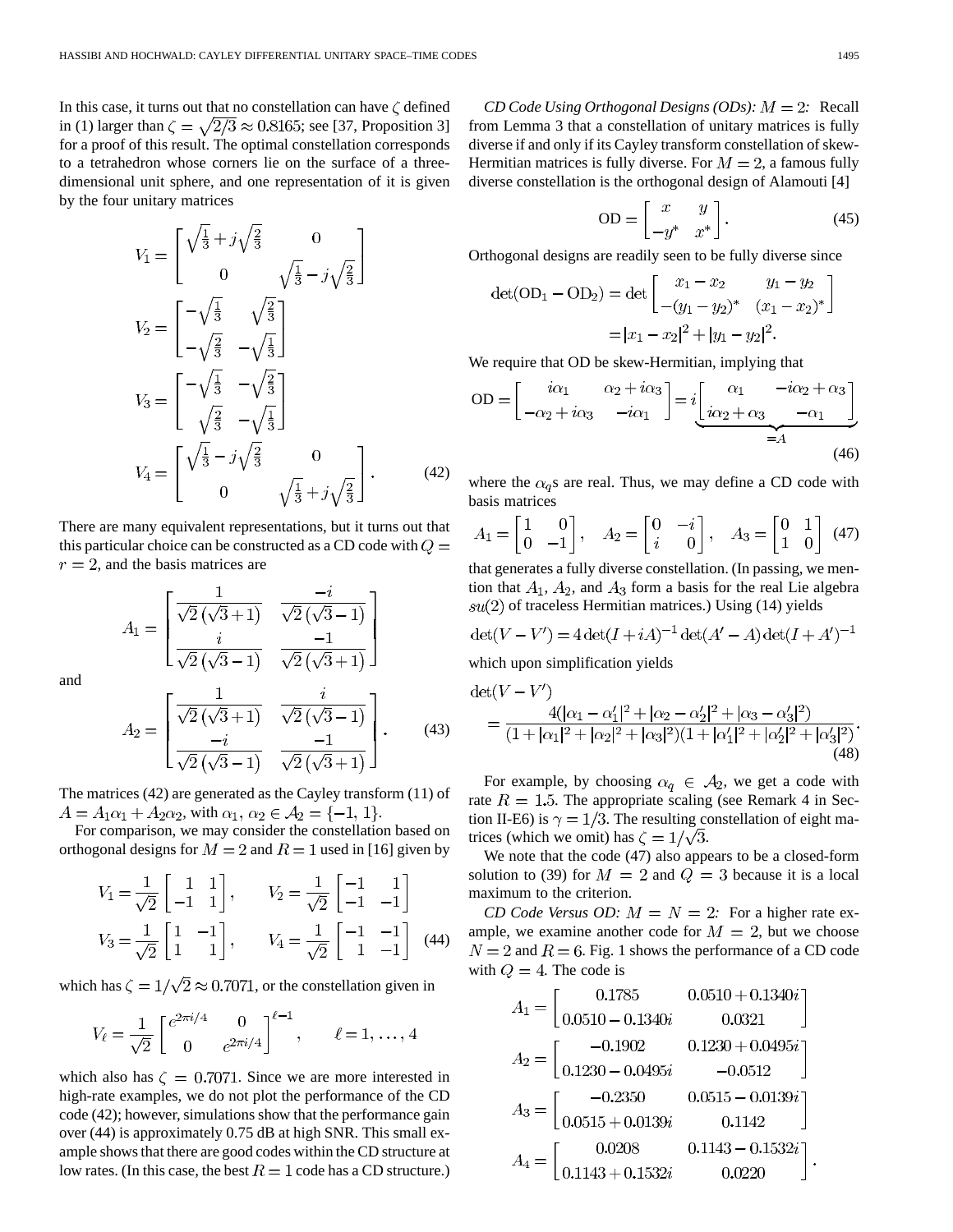

Fig. 1. Performance of a CD code for  $M = 2$  transmit and  $N = 2$  receive antennas with rate  $R = 6$ . The solid line is the block error rate for the CD code with sphere decoding, and the dashed line is the differential two-antenna orthogonal design with ML decoding.

(To get  $R = 6$ , choose  $\alpha_1, \ldots, \alpha_4 \in A_8$ ; the distance criterion (36) for this code is  $\xi = -1.46$ .) Also included in the figure is the two-antenna differential orthogonal design [16] with the same rate. The CD code obeys the constraint (29) and therefore can be decoded very quickly using the sphere decoder. An ML decoder would have to search over  $2^{RM} = 2^{12} = 4096$  matrices.

*Comparison With Another Nongroup Code:*  $M = 4$ ,  $N = 1$ ,  $R = 4$ : There are not many performance curves easily available for existing codes for  $M = R = 4$  over an unknown channel, but [19] has a nongroup code for  $N = 1$  that appears in [19, Table 4 and Fig. 9]. Fig. 2 compares it to a CD code with the same parameters. The CD code has  $Q = 16$ , and achieves  $R = 4$  by choosing  $r = 2$ . The  $4 \times 4$  matrices  $A_1, \ldots, A_{16}$  are not given here, but they are available from the authors on demand;  $\xi(\mathcal{V}) = -1.45$ . The nongroup code, which has its origin in a group code, performs better but the difference is very small. Observe that  $Q = M^2 > 2MN - N^2 = 7$ and, therefore, the inequality (29) is not satisfied, but it does not matter in this case because the decoding for both codes is true ML (rather than sphere decoding or nulling/canceling). This example is not very practical because ML decoding involves a search over  $2^{RM} = 2^{16} = 65536$  matrices. However, this same CD code is used in the next example where by increasing the number of receive antennas to  $N = 2$  we are able to solve the linearized likelihood with sphere decoding.

*Linearized Versus Exact ML:*  $M = 4$ ,  $N = 2$ ,  $R = 4$ : By increasing the number of receive antennas in the previous example to  $N = 2$ , we may linearize the likelihood and compare the performance with the true ML. Fig. 3 shows the results. (We use the same code as in Fig. 2.) Observe that  $Q > 2MN - N^2 = 12$ and therefore the inequality (29) is still not obeyed; but because it is almost obeyed, the sphere decoder of the linearized likelihood searches over only  $16 - 12 = 4$  dimensions. With  $r = 2$ , this search is over  $2^4 = 16$  quantities, which is a negligible burden. Compare this burden with the true maximum likelihood (65 536 matrices). The figure shows that the performance loss for linearizing the likelihood is approximately 1.3 dB at high SNR. While the performance of linearized ML is slightly worse than true ML, the next figure shows that the performance of nulling/canceling is much worse than either.

*Sphere Decoding Versus Nulling/Canceling:*  $M = N = 4$ ,  $R = 8$ : Fig. 4 shows the performance of a CD code for  $M = 4$ transmit and  $N = 4$  receive antennas for rate  $R = 8$  with linearized-likelihood decoding. As in the previous example,  $Q =$ 16, but to achieve  $R = 8$  we choose  $r = 4$ . (We again omit the explicit description of  $A_1, \ldots, A_{16}$ ;  $\xi(\mathcal{V}) = -1.36$ .) Plotted also is a comparison of the same CD code with nulling/canceling decoding. We see that sphere decoding is dramatically better. True ML decoding is not realistic in this example because there are  $2^{RM} = 2^{32} \approx 4 \times 10^9$  matrices in the codebook.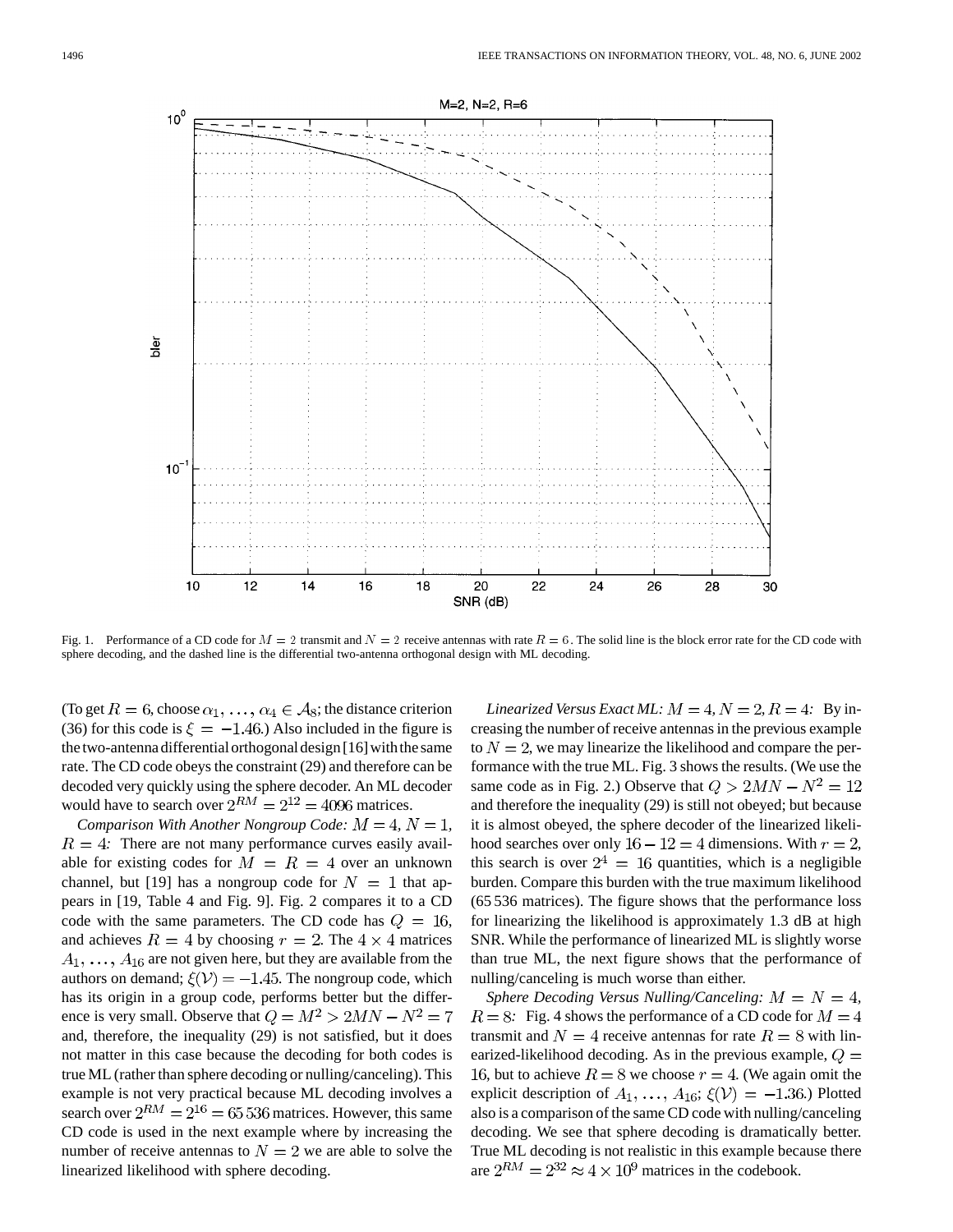

Fig. 2. Block error performance of a CD code for  $M = 4$  transmit and  $N = 1$  receive antennas with rate  $R = 4$  compared with nongroup code presented in [19, Fig. 9 and Table 4]. The decoding in both cases is true ML through exhaustive search.

*High-Rate Example:*  $M = 8$ ,  $N = 12$ ,  $R = 16$ : Some of the original V-BLAST experiments [24], [25] use eight transmit and twelve receive antennas to transmit more than 20 bits/s/Hz. Fig. 5 shows that high rates with reasonable decoding complexity are also within reach of the CD codes. Plotted are the block and bit error rates for  $R = 16$ ; here  $Q = 64$  and  $r = 4$ and the CD matrices are again omitted (they are available from the authors, and have  $\xi(\mathcal{V}) = -1.48$ . We note that because  $M = 8$ , the effective constellation size of unitary matrices is  $L = 2^{RM} = 2^{128} \approx 3.4 \times 10^{38}$ , yet we may still easily sphere decode the linearized likelihood.

# IV. CONCLUSION

The Cayley differential codes that we have introduced do not require channel knowledge at the receiver, are simple to encode and decode, apply to any combination of transmit and receive antennas, and have excellent performance at very high rates. They are designed with a probabilistic criterion: they maximize the expected log determinant of the difference between matrix pairs. The codes make use of the Cayley transform that maps the nonlinear Stiefel manifold of unitary matrices to the linear space of skew-Hermitian matrices. The transmitted data is broken into substreams  $\alpha_1, \ldots, \alpha_Q$  and then linearly encoded in the Cayley transform domain. We

showed that  $\alpha_1, \ldots, \alpha_Q$  appear linearly at the receiver and can be decoded by nulling/canceling or sphere-decoding by ignoring the data dependence of the additive noise. Additional channel coding across  $\alpha_1, \ldots, \alpha_Q$  or from block to block can be combined with a CD code to lower the error probability even further.

We have given some specific examples of the CD codes to indicate their performance, and presented a recipe for generating more codes for any combination of transmit and receive antennas. Our simulations indicate that codes generated with this recipe compare favorably with existing space–time schemes in their good performance and low decoding complexity.

In our simulations, we decoded the CD codes by ML, sphere decoding of the linearized likelihood, or by nulling and canceling. Sphere decoding of the linearized likelihood performed slightly worse than true ML, but much better than nulling and canceling and generally has comparable  $O(Q^3)$ complexity. Exact ML is generally not practical except with a small number of antennas or low rates. It may be possible to use the sphere decoder output as the initial estimate for nonlinear second-order methods applied to the true ML criterion.

Our criterion function (37) was chosen for its ease of manipulation, and its connections to both minimizing error probability and achieving a constellation that is isotropically distributed. Nevertheless, although we generally found that high values of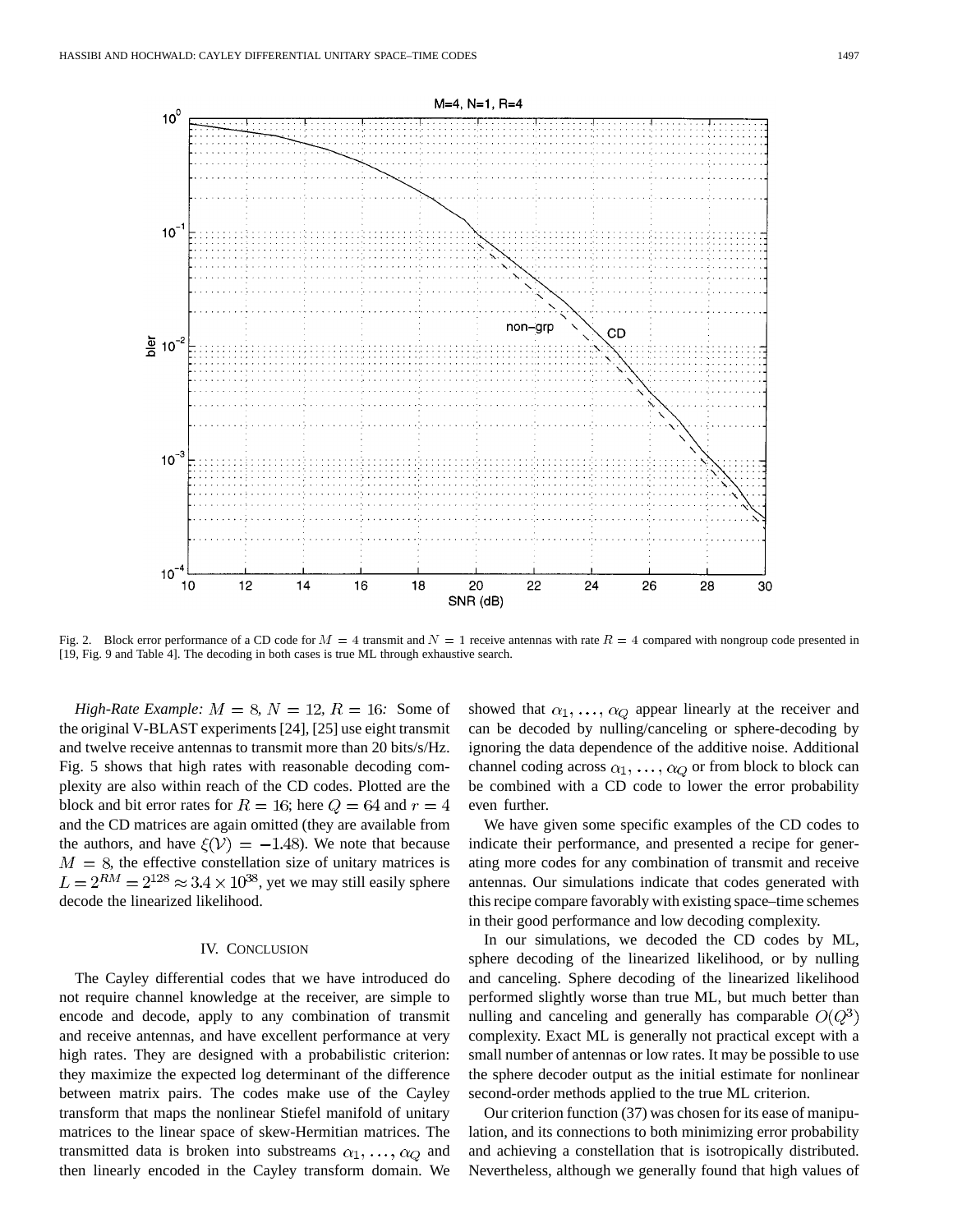

Fig. 3. Performance of a CD code for  $M = 4$  transmit and  $N = 2$  receive antennas with rate  $R = 4$ . The solid lines are the block per bit error rates for the CD code with sphere decoding, and the dashed lines are the block per bit error rates with ML decoding. The performance loss of linearizing the likelihood is approximately 1.3 dB at high SNR.

(37) led to good constellation performance, the criterion is not perfect—there were occasions where a larger value for (37) did not mean better performance. We may therefore ask if there are better criteria.

It would be interesting to see if the CD codes that satisfy the optimization (37) possess any general algebraic structure (Section III shows some cases where there is structure). This would lead to better theoretical understanding of the codes, as well as to possibly even faster and better decoding. There are potentially many ways to optimize (39), and the gradient method we chose is only one of them. More sophisticated optimization techniques may also be useful.

Our model assumed that the fading between the transmitter and receiver did not change between successive channel uses. In a more realistic model with a mobile transmitter or receiver, the channel would vary continuously from one use to the next. More analyses or simulations are needed to see how the performance would be affected by a varying channel—preliminary results suggest that the primary effect would be an "error floor" at very high SNR [38].

Finally, we chose the  $\alpha_q$ s from a set  $A_r$  that is designed to help make the final  $A$  matrix behave, on average, like a Cauchy random matrix. We have not tried to optimize this set for code performance and think that this is another possible area for future work.

# APPENDIX A OPTIMAL INPUT DISTRIBUTION

Let  $\Theta$  and  $\Phi^*$  be arbitrary fixed unitary matrices and write  $V = \Theta V' \Phi^*$  for some V'. We rewrite (31) and substitute for V

$$
\begin{split} \begin{bmatrix} X_{\tau-1} \\ X_{\tau} \end{bmatrix} =& \sqrt{\rho} \begin{bmatrix} S_{\tau-1} \\ \Theta V' \Phi^* S_{\tau-1} \end{bmatrix} H + \begin{bmatrix} W_{\tau-1} \\ W_{\tau} \end{bmatrix} \\ =& \sqrt{\rho} \begin{bmatrix} \Phi \Phi^* S_{\tau-1} \\ \Theta V' \Phi^* S_{\tau-1} \end{bmatrix} H + \begin{bmatrix} W_{\tau-1} \\ W_{\tau} \end{bmatrix}. \end{split}
$$

Premultiplying the first block equation by  $\Phi^*$  and the second block equation by  $\Theta^*$ , and noting that  $S'_{\tau-1} = \Phi^* S_{\tau-1}$  is unitary and that  $W'_{\tau-1} = \Phi^* W_{\tau-1}$  and  $W'_{\tau} = \Theta^* W_{\tau}$  have the same distribution as  $W_{\tau-1}$  and  $W_{\tau}$ , we may write

$$
\begin{bmatrix} \Phi^* X_{\tau-1} \\ \Theta^* X_{\tau} \end{bmatrix} = \sqrt{\rho} \begin{bmatrix} S'_{\tau-1} \\ V' S'_{\tau-1} \end{bmatrix} H + \begin{bmatrix} W'_{\tau-1} \\ W'_{\tau} \end{bmatrix}.
$$

The joint distribution of H,  $W'_{\tau-1}$ , and  $W'_{\tau}$  has not changed, and thus,

$$
p(X_{\tau-1}, X_{\tau}|V) = p(\Phi^* X_{\tau-1}, \Theta^* X_{\tau}|V')
$$
  
=  $p(\Phi^* X_{\tau-1}, \Theta^* X_{\tau}|\Theta^* V \Phi).$  (A1)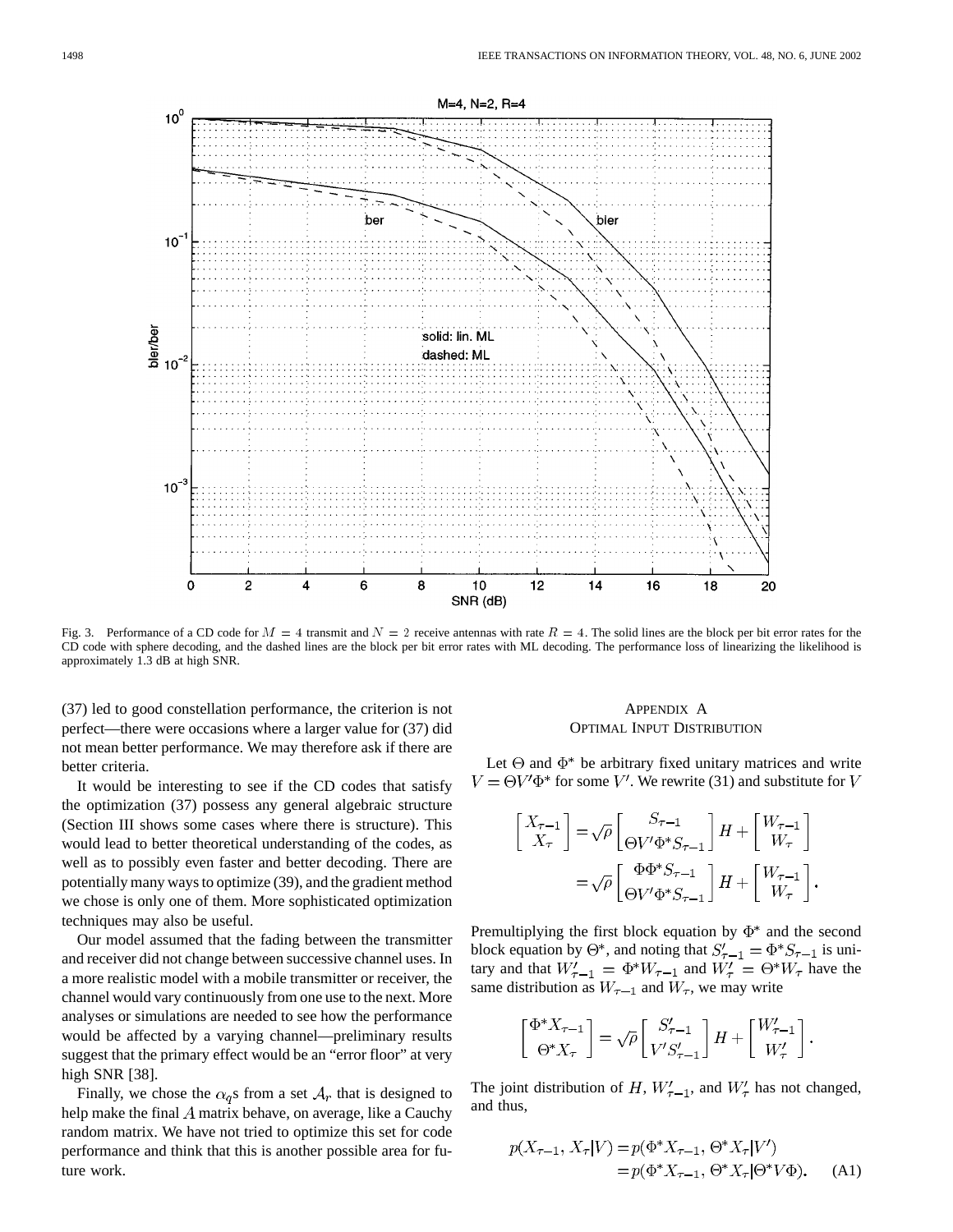

Fig. 4. Performance of a CD code for  $M = 4$  transmit and  $N = 4$  receive antennas with rate  $R = 8$ . The solid lines are the block and bit error rates for sphere decoding and the dashed lines are for nulling/canceling. The performance advantage of sphere decoding is dramatic.

Assume that the mutual information  $I(X_{\tau-1}, X_{\tau}; V)$  is maximized by some input distribution  $p^*(V)$ . For any fixed and unitary  $\Theta$  and  $\Phi$ , we have

$$
I(X_{\tau-1}, X_{\tau}; V)
$$
  
=  $I(\Phi^* X_{\tau-1}, \Theta^* X_{\tau}; V)$   
=  $H(\Phi^* X_{\tau-1}, \Theta^* X_{\tau}) - H(\Phi^* X_{\tau-1}, \Theta^* X_{\tau} | V)$   
=  $H(X_{\tau-1}, X_{\tau}) - \int dX_{\tau-1} dX_{\tau} dV p^*(V)$   
 $\cdot p(\Phi^* X_{\tau-1}, \Theta^* X_{\tau} | V) \log p(\Phi^* X_{\tau-1}, \Theta^* X_{\tau} | V)$   
=  $H(X_{\tau-1}, X_{\tau}) - \int dX_{\tau-1} dX_{\tau} dV p^*(V)$   
 $\cdot p(X_{\tau-1}, X_{\tau} | \Theta V \Phi^*) \log p(X_{\tau-1}, X_{\tau} | \Theta V \Phi^*)$   
=  $H(X_{\tau-1}, X_{\tau}) - \int dX_{\tau-1} dX_{\tau} dV' p^*(\Theta^* V' \Phi)$   
 $\cdot p(X_{\tau-1}, X_{\tau} | V') \log p(X_{\tau-1}, X_{\tau} | V')$ 

where in the fourth step we use (A1), and in the last step the change of variables  $V' = \Theta V \Phi$  (which has Jacobian determinant one). Hence, the input distribution  $p^*(\Theta^*V\Phi)$  also maximizes the mutual information. The mutual information is concave as a function of the input distribution  $p_V(\cdot)$ . We conclude that the distribution

 $p^{**}(V) = K \int d\Theta \, d\Phi p^*(\Theta^* V \Phi)$ 

where the integral is over the space of unitary matrices  $\Phi$  and  $\Theta$  (i.e., over Haar measure, where K is the appropriate normalizing constant), also maximizes the mutual information. But  $p^{**}(V)$  is clearly invariant to pre- and postmultiplication by fixed unitary matrices. Therefore,  $p^{**}(V)$  is the isotropic distribution on the unitary matrix  $V$ .

# APPENDIX B THE CAUCHY RANDOM MATRIX

We note from Lemma 2 that the Hermitian matrix  $A$  and the unitary matrix  $V = (I + iA)^{-1}(I - iA)$  commute, and are, therefore, simultaneously diagonalized by a common set of orthonormal eigenvectors. Therefore, we first derive the distribution of the eigenvalues of  $A$ .

Let the eigenvalues of the  $M \times M$  isotropically distributed unitary matrix V be denoted  $\lambda = (\lambda_1, \ldots, \lambda_M)$ , and let the eigenvalues of A be denoted  $\mu = (\mu_1, \ldots, \mu_M)$ . Then

$$
p(\lambda) = \frac{1}{M!\pi^M} \prod_{m=1}^M \delta(|\lambda_m|^2 - 1) \prod_{\ell > m} |\lambda_\ell - \lambda_m|^2.
$$
 (B1)

(See, for example, [30].) To get  $p(\mu)$  we use the relations between the eigenvalues from Lemma 2

$$
\lambda_m = r_m \frac{1 - i\mu_m}{1 + i\mu_m}, \qquad d\lambda_m = r_m \frac{-2i}{(1 + i\mu_m)^2} d\mu_m
$$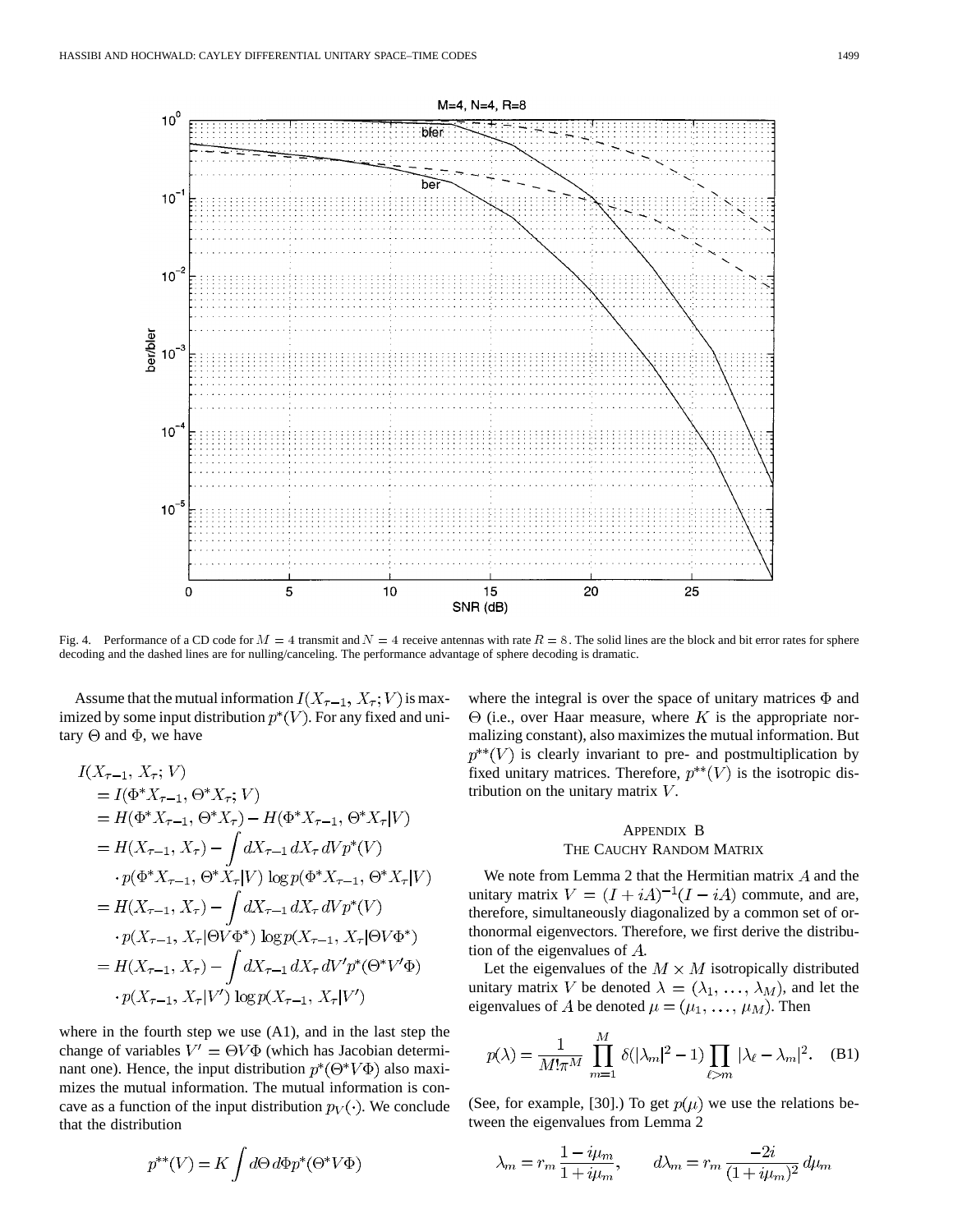

Fig. 5. Performance of a CD code for  $M = 8$  transmit and  $N = 12$  receive antennas with rate  $R = 16$ . The solid lines are the block and bit error rates for sphere decoding.

where  $r_m = |\lambda_m|$ . In general,  $\mu$  is real and  $\lambda$  is complex, and we will integrate out  $r = (r_1, \ldots, r_M)$ . The Jacobian of the transformation  $\lambda_m \mapsto (r_m, \mu_m)$  is  $2r_m/(1 + \mu_m^2)$ . The  $\delta(\cdot)$ function in (B1) becomes

$$
\delta(|\lambda_m|^2 - 1) = \delta(r_m^2 - 1) = \delta((r_m + 1)(r_m - 1)) = \frac{1}{2}\delta(r_m - 1)
$$

and we get

$$
p(\mu, r) = \frac{1}{M! \pi^M} \prod_{m=1}^M \frac{r_m}{1 + \mu_m^2} \delta(r_m - 1)
$$

$$
\cdot \prod_{\ell > m} \left| r_\ell \frac{1 - i\mu_\ell}{1 + i\mu_\ell} - r_m \frac{1 - i\mu_m}{1 + i\mu_m} \right|^2.
$$

Integrating out  $r$  gives the distribution on the eigenvalues

$$
p(\mu) = \frac{1}{M!\pi^M} \prod_{m=1}^M \frac{1}{1 + \mu_m^2} \prod_{\ell > m} \left| \frac{1 - i\mu_\ell}{1 + i\mu_\ell} - \frac{1 - i\mu_m}{1 + i\mu_m} \right|^2
$$
(B2)

$$
= \frac{1}{M!\pi^M} \prod_{m=1}^M \frac{1}{1 + \mu_m^2} \prod_{\ell > m} \frac{4(\mu_\ell - \mu_m)^2}{(1 + \mu_\ell^2)(1 + \mu_m^2)}
$$
(B3)

$$
= \frac{2^{M^2 - M}}{M! \pi^M} \prod_{m=1}^M \frac{1}{(1 + \mu_m^2)^M} \prod_{\ell > m} (\mu_\ell - \mu_m)^2.
$$
 (B4)

We now can obtain the distribution on  $A$ , by using results in [39], [40] that if a Hermitian matrix A has a distribution  $p_A(A)$  that is invariant to unitary similarity transformations, then the joint density of the eigenvalues is

$$
p(\mu) = \frac{\pi^{M(M-1)/2}}{M!(M-1)!\cdots 1} p_A(\text{diag}(\mu)) \prod_{\ell > m} (\mu_\ell - \mu_m)^2.
$$

The distribution on  $\tilde{A}$  is invariant to unitary similarity transformations because

$$
U^*AU = -iU^*(I+V)^{-1}(I-V)U
$$
  
=  $-iU^*(I+V)^{-1}UU^*(I-V)U$   
=  $-i(I+U^*VU)^{-1}(I-U^*VU)$ 

and the distribution of  $U^*VU$  is the same as the distribution of V. It follows that

$$
p_A(A) = \frac{2^{M^2 - M} (M - 1)! \cdots 1!}{\pi^{M(M+1)/2}} \frac{1}{\det(I + A^2)^M}
$$

# APPENDIX C GRADIENT OF CRITERION (39)

In all the simulations presented in this paper, the maximization of the design criterion function in (39), needed to design the CD codes, is performed using a simple constrained–gradient–ascent method. In this section, we compute the gradient of (39) that this method requires. More sophisticated optimization techniques that we do not consider, such as Newton–Raphson, scoring, and interior-point methods, can also use this gradient.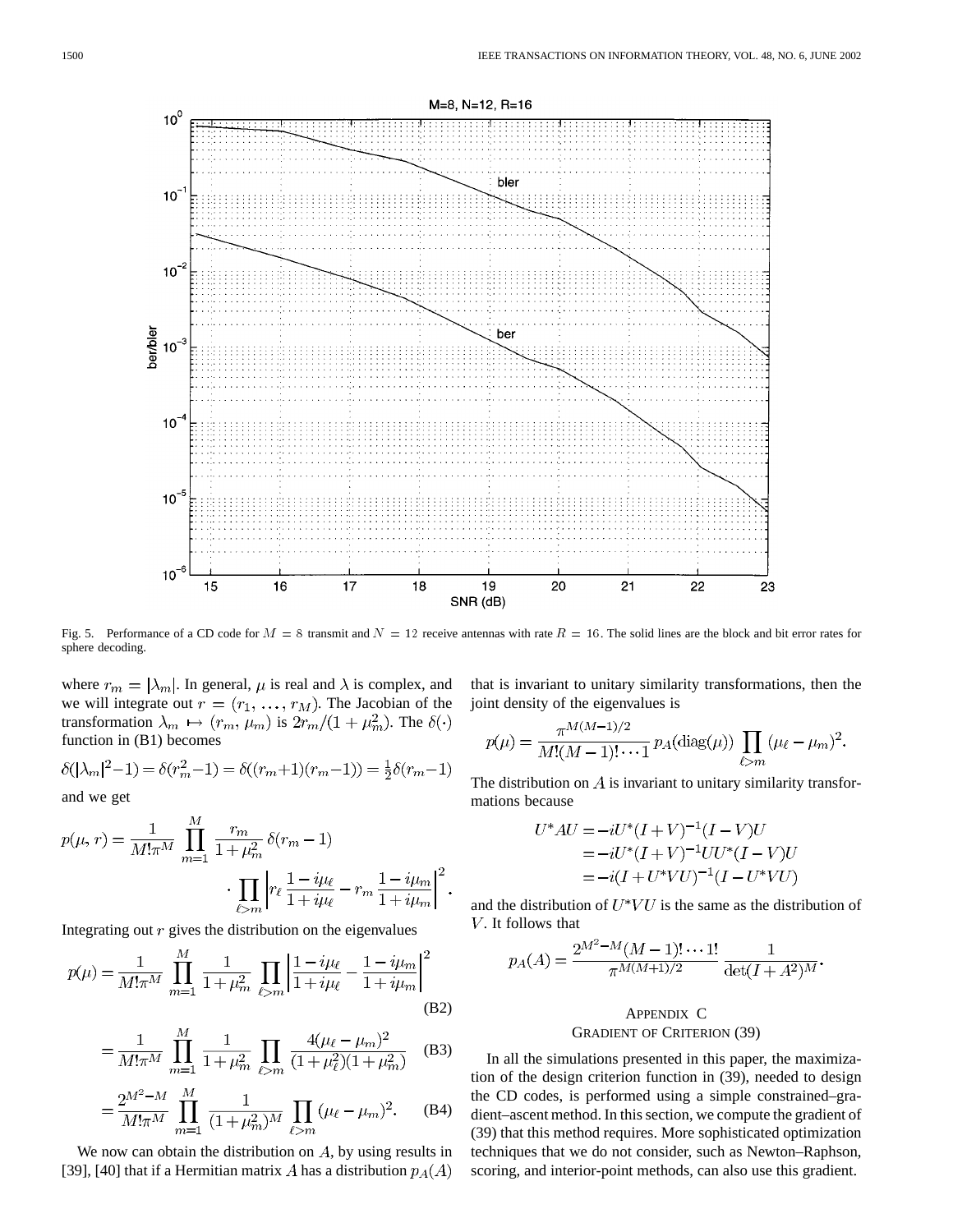From (39), the criterion function is

$$
\frac{1}{M} \mathbf{E} \log \det(V - V')(V - V')^*
$$
\n
$$
= \log 4 - \frac{1}{M} \mathbf{E} \log \det(I + A^2) - \frac{1}{M} \mathbf{E} \log \det(I + A'^2)
$$
\n
$$
+ \frac{1}{M} \mathbf{E} \log \det(A' - A)^2
$$
\n(C1)

where  $A = \sum_{q=1}^{Q} A_q \alpha_q$  and  $A' = \sum_{q=1}^{Q} A_q \alpha'_q$ . We are interested in the gradient of this function with respect to the matrices  $A_1, \ldots, A_Q$ . To compute the gradient of a real function  $f(A_q)$ with respect to the entries of the Hermitian matrix  $A_q$ , we use the formulas  $C \cap C \neq \lambda$ 

$$
\left[\frac{\partial f(A_q)}{\partial \text{Re} A_q}\right]_{j,k} = \lim_{\delta \to 0} \frac{1}{\delta} \left[ f\left(A_q + \delta\left(e_j e_k^T + e_k e_j^T\right)\right) - f(A_q) \right],
$$
  

$$
j \neq k \qquad (C2)
$$

$$
\left[\frac{\partial f(A_q)}{\partial \text{Im} A_q}\right]_{j,k} = \lim_{\delta \to 0} \frac{1}{\delta} \left[ f\left(A_q + i\delta\left(e_j e_k^T - e_k e_j^T\right)\right) - f(A_q) \right],
$$

$$
j \neq k \qquad \text{(C3)}
$$
\n
$$
j \neq k \qquad \text{(C4)}
$$

$$
\left[\frac{\partial f(A_q)}{\partial A_q}\right]_{j,j} = \lim_{\delta \to 0} \frac{1}{\delta} \left[ f\left(A_q + \delta e_j e_j^T\right) - f(A_q) \right] \tag{C4}
$$

where  $e_j$  is the  $M$ -dimensional unit column vector with a one in the  $j$ th entry and zeros elsewhere.

To apply  $(C2)$  to the second term in  $(C1)$ , we compute

$$
\log \det \left( I + (A + (e_j e_k^T + e_k e_j^T) \alpha_q \delta)^2 \right) \n= \log \det (I + A^2 + [A(e_j e_k^T + e_k e_j^T) + (e_j e_k^T + e_k e_j^T)A] \n+ \alpha_q \delta + O(\delta^2)) \n= \log \det \left[ (I + A^2) \left( I + (I + A^2)^{-1} \right. \right. \left. \left. \left[ A(e_j e_k^T + e_k e_j^T) + (e_j e_k^T + e_k e_j^T) A \right] \right. \right. \left. \left. \alpha_q \delta + O(\delta^2) \right) \right] \n= \log \det (I + A^2) + \text{tr } \log \left( I + (I + A^2)^{-1} \right. \left. \left[ A(e_j e_k^T + e_k e_j^T) + (e_j e_k^T + e_k e_j^T) A \right] \alpha_q \delta + O(\delta^2) \right) \n= \log \det (I + A^2) + \text{tr } \left[ (I + A^2)^{-1} \right. \left. \left. \left[ A(e_j e_k^T + e_k e_j^T) + (e_j e_k^T + e_k e_j^T) A \right] \alpha_q \delta \right] + O(\delta^2) \n= \log \det (I + A^2) + \left[ \left[ (I + A^2)^{-1} A \right]_{k,j} \right. \left. + \left[ (I + A^2)^{-1} A \right]_{j,k} + \left[ A(I + A^2)^{-1} \right]_{k,j} \right. \left. + \left[ A(I + A^2)^{-1} A \right]_{j,k} \alpha_q \delta + O(\delta^2) \right. \right) \n= \log \det (I + A^2) + 4 \text{Re} \left[ (I + A^2)^{-1} A \right]_{j,k} \alpha_q \delta + O(\delta^2).
$$

The last equality follows because  $(I + A^2)^{-1}$  and A commute and  $\overline{A}$  is Hermitian. We may now apply (C2) to obtain

$$
\begin{aligned} \left[ \frac{\partial \mathrm{E} \, \log \det(I + A^2)}{\partial \mathrm{Re} A_q} \right]_{j,k} \\ = 4 \mathrm{E} \, \mathrm{Re} \Big[ (I + A^2)^{-1} A \Big]_{j,k} \, \alpha_q, \qquad j \neq k. \end{aligned}
$$

The gradient with respect to the imaginary components of  $A_q$ is handled in a similar way to obtain

$$
\log \det \left( I + \left( A + (e_j e_k^T - e_k e_j^T) \alpha_q i \delta \right)^2 \right)
$$
  
= 
$$
\log \det (I + A^2) + \text{tr} \left[ \left( I + A^2 \right)^{-1} [A(e_j e_k^T - e_k e_j^T) + (e_j e_k^T - e_k e_j^T) A] \alpha_q i \delta \right] + O(\delta^2)
$$
  
= 
$$
\log \det (I + A^2) + \left[ \left[ \left( I + A^2 \right)^{-1} A \right]_{k,j}
$$

$$
- \left[ \left( I + A^2 \right)^{-1} A \right]_{j,k} + \left[ A(I + A^2)^{-1} \right]_{k,j}
$$

$$
- \left[ A(I + A^2)^{-1} \right]_{j,k} \right] \alpha_q i \delta + O(\delta^2)
$$

$$
= \log \det (I + A^2) + 4 \text{Im} \left[ \left( I + A^2 \right)^{-1} A \right]_{j,k} \alpha_q \delta + O(\delta^2)
$$

which yields

$$
\frac{\partial \mathbf{E} \log \det(I + A^2)}{\partial \operatorname{Im} A_q} \bigg]_{j,k} = 4 \mathbf{E} \operatorname{Im} \Big[ \big( I + A^2 \big)^{-1} A \Big]_{j,k} \alpha_q, \qquad j \neq k.
$$

The gradient with respect to the diagonal elements is

$$
\left[\frac{\partial \mathrm{E} \log \det(I + A^2)}{\partial A_q}\right]_{k,k} = 2 \mathrm{E}\Big[(I + A^2)^{-1} A\Big]_{j,j} \alpha_q.
$$

The third term in (C1) has the same derivative as the second term.

For the fourth term, note that  $A' - A = \sum_{q=1}^{Q} A_q \beta_q$ , where . Therefore,

$$
\begin{aligned}\n\log \det \left( A + \left( e_j e_k^T + e_k e_j^T \right) \delta \beta_q \right)^2 \\
&= \log \det \left( A \left( I + A^{-1} \left( e_j e_k^T + e_k e_j^T \right) \delta \beta_q \right) \right)^2 \\
&= \log \det \left( A \left( I + A^{-1} \left( e_j e_k^T + e_k e_j^T \right) \delta \beta_q \right) \right. \\
&\quad \left. \quad \left. \quad \left. \quad \quad \left. A \left( I + A^{-1} \left( e_j e_k^T + e_k e_j^T \right) \delta \beta_q \right) \right) \right. \\
&= \log \det A^2 + 2 \operatorname{tr} \log \left( I + A^{-1} \left( e_j e_k^T + e_k e_j^T \right) \delta \beta_q \right) \right. \\
&\quad \left. + O(\delta^2) \\
&= \log \det A^2 + 2 \operatorname{tr} \left[ A^{-1} \left( e_j e_k^T + e_k e_j^T \right) \delta \beta_q \right] + O(\delta^2) \\
&= \log \det A^2 + 2 \left( \left[ A^{-1} \right]_{k,j} + \left[ A^{-1} \right]_{j,k} \right) \delta \beta_q \\
&= \log \det A^2 + 4 \operatorname{Re} \left[ A^{-1} \right]_{i,k} \delta \beta_q.\n\end{aligned}
$$

Hence,

$$
\left[\frac{\partial \operatorname{E}\log\det(A'-A)^2}{\partial \operatorname{Re} A_q}\right]_{j,k} = 4\operatorname{E}\operatorname{Re}\left[A^{-1}\right]_{j,k} \beta_q, \qquad j \neq k.
$$

For brevity, the computation of the derivatives with respect to the imaginary and diagonal components of  $A_q$  is omitted. The results are

$$
\left[\frac{\partial \mathrm{E} \, \log \det(A' - A)^2}{\partial \mathrm{Im} A_q}\right]_{j,k} = 4 \mathrm{E} \, \mathrm{Im} \big[A^{-1}\big]_{j,k} \, \beta_q, \qquad j \neq k
$$

and

$$
\left[\frac{\partial \operatorname{E}\log\det(A'-A)^2}{\partial A_q}\right]_{j,\,j}\!=\!2\operatorname{E}\!\left[A^{-1}\right]_{j,\,j}\beta_q
$$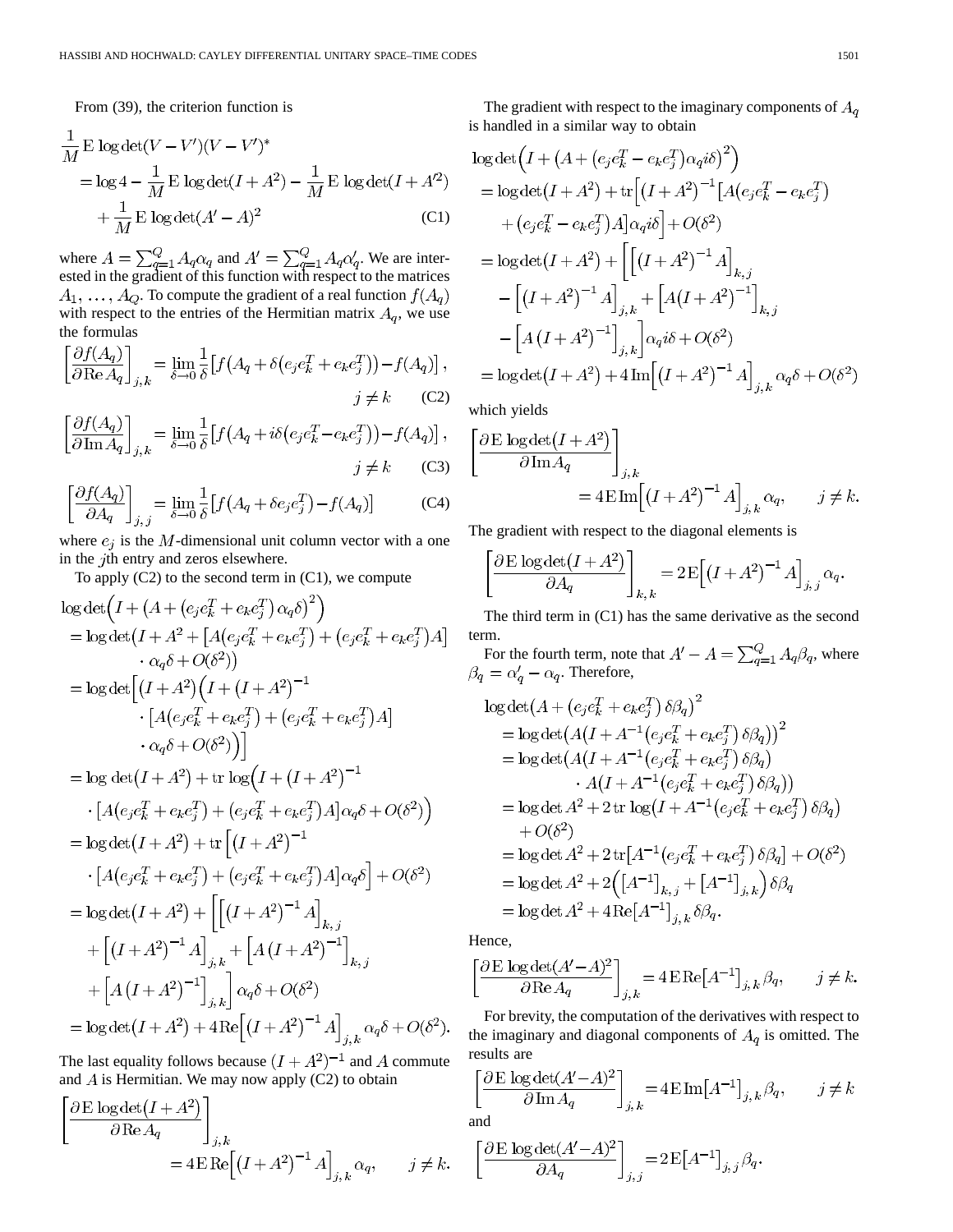## APPENDIX D

# ISOTROPIC DISTRIBUTION ACHIEVES EQUALITY IN (38)

The stationary points of the left-hand side of (38) can be obtained by considering the Lagrangian

$$
\mathcal{L} = \frac{1}{M} \int dV \, dV' p_V(V) p_V(V') \, \log \det(V - V')(V - V')^*
$$

$$
+ \lambda \left( 1 - \int dV p_V(V) \right) + \int dV \mu(V) p_V(V) \quad (D1)
$$

where  $\lambda$  is the Lagrange multiplier that enforces the constraint  $\int dV p_V(V) = 1$ , and  $\mu(\cdot)$  is the Lagrange multiplier that enforces the constraint  $p_V(\cdot) \geq 0$ . In other words,  $\mu(V) = 0$ whenever  $p_V(V) \geq 0$  and  $\mu(V) \neq 0$  otherwise. We require that  $p_V(\cdot)$  be nonzero for all unitary V, and therefore  $\mu(V) = 0$  and the Lagrangian becomes

$$
\mathcal{L} = \frac{1}{M} \int dV \, dV' p_V(V) p_V(V') \log \det(V - V')(V - V')^* + \lambda \left(1 - \int dV p_V(V)\right).
$$

Writing the first-order condition for maximization yields

$$
\lambda = \frac{2}{M} \int dV' p_V(V') \log \det(V - V')(V - V')^*
$$
  
= 
$$
\frac{2}{M} \int dV' p_V(V') \log \det(I - V'V^*)(I - VV'^*).
$$
 (D2)

The distribution  $p(V')$  is a stationary point if (D2) holds for every fixed unitary  $V$ .

Suppose now that  $V$  in (D2) is allowed to be random and is chosen according to the isotropic distribution. We take the expected value of (D2) with respect to this distribution to obtain

$$
\lambda = \frac{2}{M} \mathcal{E} \int dV' p_V(V') \log \det(I - V'V^*) (I - VV'^*)
$$
  
=  $\frac{2}{M} \int dV' p_V(V') \mathcal{E} \log \det(I - V'V^*) (I - VV'^*)$   
=  $\frac{2}{M} \int dV' p_V(V') \mathcal{E} \log \det(I - V'') (I - V''^*)$  (D3)

where the expectation is over  $V'' = V'V^*$  which, by properties of the isotropic distribution, is also isotropically distributed.

We simplify the expectation in (D3) by diagonalizing  $V'' =$  $UDU^*$ , where  $D$  is a diagonal matrix of eigenvalues denoted  $d_1, \ldots, d_M$ 

$$
\begin{aligned}\n\text{E log det}(I - V'')(I - V''^*) \\
&= \text{E log det}(I - UDU^*)(I - UD^*U^*) \\
&= \text{E log det}(I - D)(I - D^*) \\
&= \text{E log }\prod_{m=1}^{M} (1 - d_m)(1 - d_m^*) \\
&= \text{E }\sum_{m=1}^{M} \log(1 - d_m)(1 - d_m^*) \\
&= M \text{E log}(1 - d)(1 - d^*) \\
&= M \text{E log}\left(4\sin^2\frac{\theta}{2}\right)\n\end{aligned}
$$
\n(D4)

where  $d = e^{i\theta}$  is an arbitrary eigenvalue of V'' and the expectation in (D4) is over the distribution on  $\theta$ . With an isotropic distribution on  $V''$ ,  $\theta$  has a uniform distribution on [0,  $2\pi$ ), and hence,

$$
\begin{aligned} \text{E}\,\log\left(4\sin^2\frac{\theta}{2}\right) &= 2\left[\log 4 + \frac{1}{2\pi} \int_0^{2\pi} d\theta \log \sin^2\frac{\theta}{2}\right] \\ &= 2\,\log 4 + \frac{2}{\pi} \int_0^{\pi} d\theta \,\log \sin^2\theta \\ &= 2\,\log 4 + \frac{4}{\pi} \int_0^{\pi} d\theta \,\log \sin\theta \\ &= 2\,\log 4 - \frac{4}{\pi}\,\pi \,\log 2 \\ &= 0. \end{aligned}
$$

Equations (D3)–(D5) imply that  $\lambda = 0$  for every stationary point of the left-hand side of (38). Moreover, it is straightforward to use (D3) to show that the value of (38) itself is also equal to  $\lambda$  and is therefore also zero at every stationary point. Because  $(38)$  is trivially bounded above by  $log 4$  and has no lower bound, any stationary point must be a maximum. We therefore conclude that

$$
\frac{1}{M} \mathbf{E} \log \det(V - V')(V - V')^* \le 0.
$$

Equality is achieved when  $p_V(\cdot)$  is the isotropic distribution.

## ACKNOWLEDGMENT

The authors would like to thank M. Oussama Damen for providing them with a preprint of [36], J. Mazo for helping them prove Theorem 4, and a reviewer for the suggestion that led to the first example in Section III.

#### **REFERENCES**

- [1] G. J. Foschini, "Layered space–time architecture for wireless communication in a fading environment when using multi-element antennas," *Bell Labs. Tech. J.*, vol. 1, no. 2, pp. 41–59, 1996.
- [2] I. E. Telatar, "Capacity of multi-antenna Gaussian channels," *Europ. Trans. Telecommun.*, vol. 10, pp. 585–595, Nov. 1999.
- [3] J.-C. Guey, M. P. Fitz, M. R. Bell, and W.-Y. Kuo, "Signal design for transmitter diversity wireless communication systems over Rayleigh fading channels," in *Proc. IEEE Vehicular Technology Conf.*, 1996, pp. 136–140.
- [4] S. M. Alamouti, "A simple transmitter diversity scheme for wireless communications," *IEEE J. Select. Areas Commun.*, vol. 16, pp. 1451–1458, Oct. 1998.
- [5] V. Tarokh, N. Seshadri, and A. R. Calderbank, "Space–time codes for high data rate wireless communication: Performance criterion and code construction," *IEEE Trans. Inform. Theory*, vol. 44, pp. 744–765, Mar. 1998.
- [6] B. Hassibi and B. Hochwald, "High-rate codes that are linear in space and time," *IEEE Trans. Inform. Theory*, to be published.
- [7] T. L. Marzetta, "Blast training: Estimating channel characteristics for high-capacity space–time wireless," in *Proc. 37th Annu. Allerton Conf. Communications, Control, and Computing*, Sept. 22–24, 1999.
- [8] B. Hassibi and B. Hochwald, "How much training is needed in multiple-antenna wireless links?," *IEEE Trans. Inform. Theory*, submitted for publication.
- [9] T. L. Marzetta and B. M. Hochwald, "Capacity of a mobile multiple-antenna communication link in Rayleigh flat fading," *IEEE Trans. Inform. Theory*, vol. 45, pp. 139–157, Jan. 1999.
- [10] B. M. Hochwald and T. L. Marzetta, "Unitary space–time modulation for multiple-antenna communication in Rayleigh flat-fading," *IEEE Trans. Inform. Theory*, vol. 46, pp. 543–564, Mar. 2000.
- [11] L. Zheng and D. N. C. Tse, "Communication on the Grassman manifold: A geometric approach to the noncoherent multiple-antenna channel," *IEEE Trans. Inform. Theory*, vol. 48, pp. 359–383, Feb 2002.